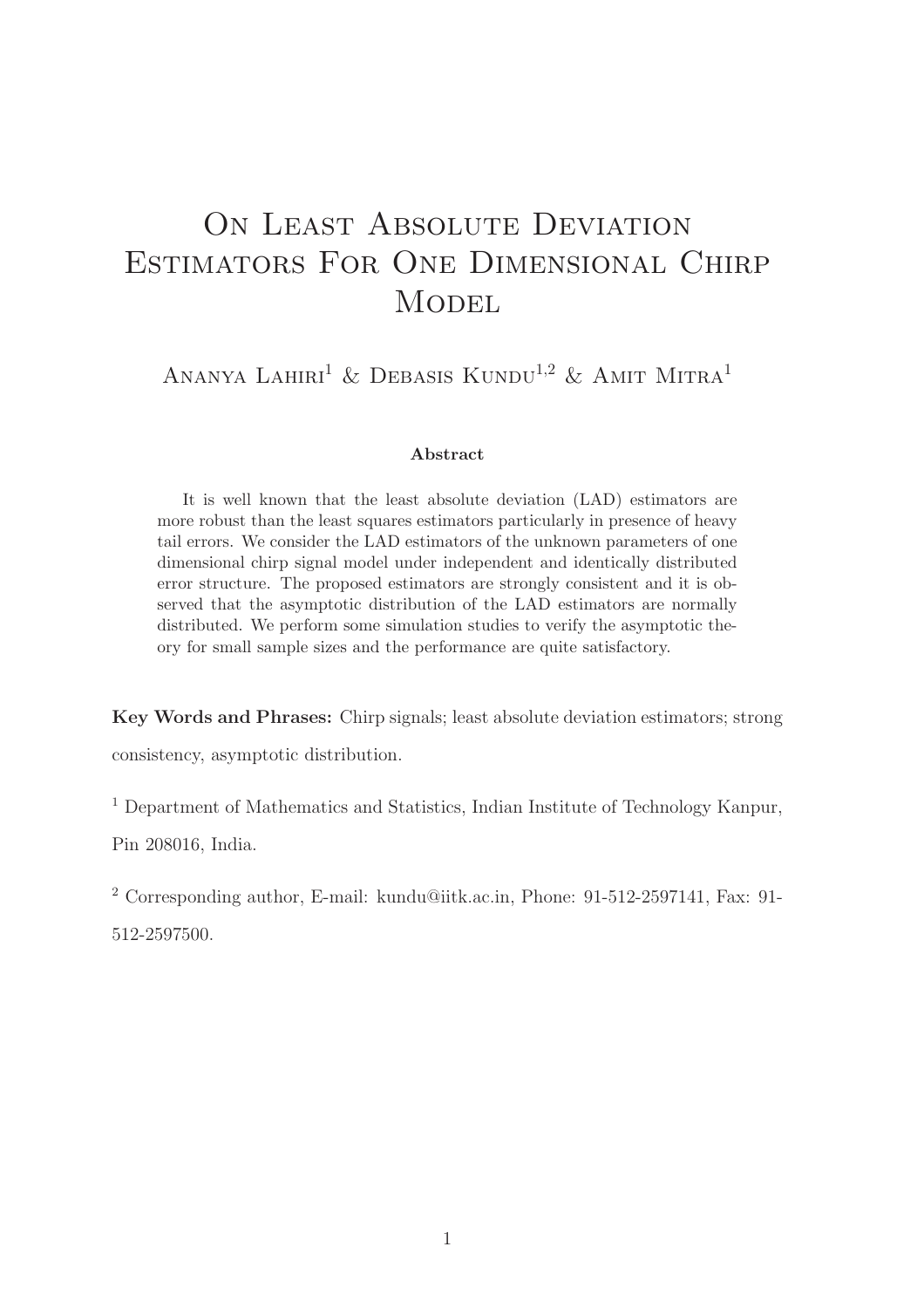### 1 INTRODUCTION

Let us consider the following chirp signal model;

$$
y(n) = A^{0} \cos(\alpha^{0} n + \beta^{0} n^{2}) + B^{0} \sin(\alpha^{0} n + \beta^{0} n^{2}) + X(n); \quad n = 1, \cdots, N.
$$
 (1)

Here  $y(n)$  is the real valued signal observed at  $n = 1, \dots, N$ .  $A^0$ ,  $B^0$  are amplitudes, and  $\alpha^0$  and  $\beta^0$  are frequency and frequency rate respectively. The additive error  $\{X(n)\}\$ is a sequence of independent and identically distributed (i.i.d.) random variables with mean zero and finite second moment. The explicit assumptions on  $X(n)$ s will be provided later.

In signal processing literature, chirp signal models are used to detect an object with respect to a fixed receiver. Such models are typically one-dimensional chirp model as described in (1), where the dimension is usually the time. In this model, frequency varies with time in a non-linear fashion like a quadratic function and it is this property that has been exploited for measuring the distance of an object from a fixed receiver. In various areas of science and engineering, for example in sonar, radar and communications systems, such models are used. Oceanography and geology are some other areas where this model has been used quite extensively.

On this model (1) or on its variations, extensive work has been done by several authors, see for example Abatzoglou (1986), Kumaresan and Verma (1987), Djuric and Kay (1990), Gini, Montanari and Verrazani (2000),Saha and Kay (2002), Nandi and Kundu (2004), Kundu and Nandi (2008) and the references cited therein. Nandi and Kundu (2004) first established the consistency and asymptotic normality property of the LSE of the one dimensional  $(1D)$  chirp signal model for *i.i.d.* errors. The authors, see Kundu and Nandi (2008), extended the results when  $X(n)$ 's are obtained from a linear stationary processes. But there is no discussion about any method like least absolute deviation (LAD) estimation which is well known to be more robust than the LSEs, particularly in presence of outliers.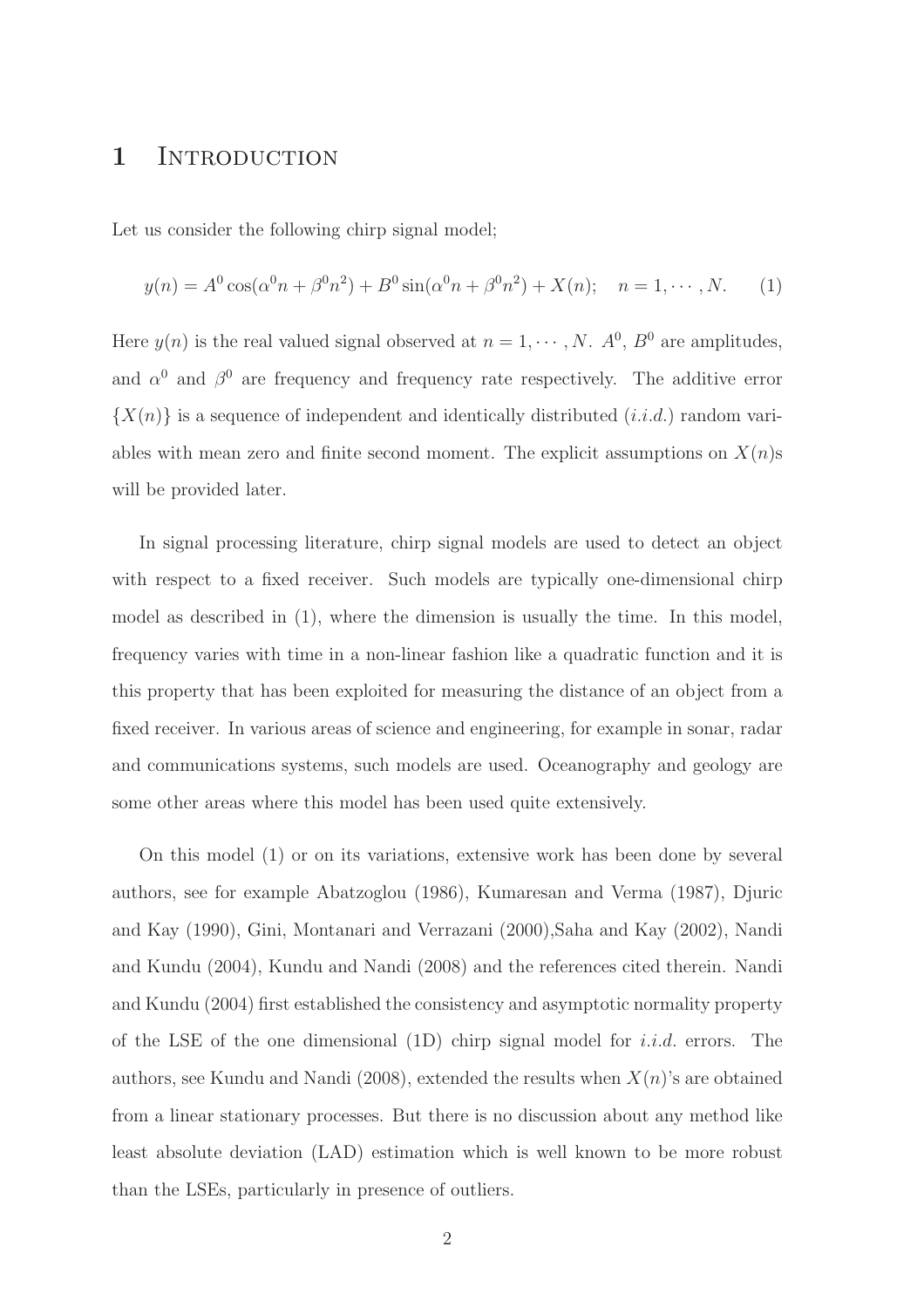Unfortunately, the model does not satisfy the assumption B5 of Oberhofer (1982) and therefore the strong consistency of the LAD estimators in this case is not immediate. It may be mentioned that even the ordinary sinusoidal model does not satisfy the assumption B5 of Oberhofer (1982), and in that case Kim et al. (2000) provided the consistency and asymptotic normality results of the LAD estimators. The main aim of this paper is to provide the consistency and asymptotic normality properties of the LAD estimators of the unknown parameters of model (1).

It is known that the LSE of  $\alpha^0$  has the convergence rate  $O_p(N^{-3/2})$ , whereas the LSE of  $\beta^0$  has the convergence rate  $O_p(N^{-5/2})$ , see Nandi and Kundu (2004). Here  $z = O_p(N^{-\delta})$  means  $zN^{\delta}$  is bounded in probability. In this paper it is observed that the LAD estimators of  $\alpha^0$  and  $\beta^0$  have the same rates of convergence as the corresponding LSEs. But it is observed that asymptotic efficiency of LAD estimators relative to LSE is  $4f(0)^2\sigma^2$ , here  $f(\cdot)$  is the probability density function (PDF) of the error random variable  $X(n)$ . Therefore it is clear that LAD estimators are more efficient than LSEs for heavy tailed error distributions. We perform some extensive simulation experiments to study the effectiveness of the LAD estimators for finite samples, and it is observed that the performances of the LAD estimators are quite satisfactory.

The rest of the paper is organized as follows. In Section 2, we mainly provide the model assumptions and methodology. In Section 3 the strong consistency and asymptotic normality of LAD estimators are provided. Numerical results are presented in Section 4, and finally we conclude the paper in Section 5.

## 2 MODEL ASSUMPTIONS AND PRELIMINARY RESULTS

#### 2.1 MODEL ASSUMPTIONS

We make the following assumptions on the error random variables.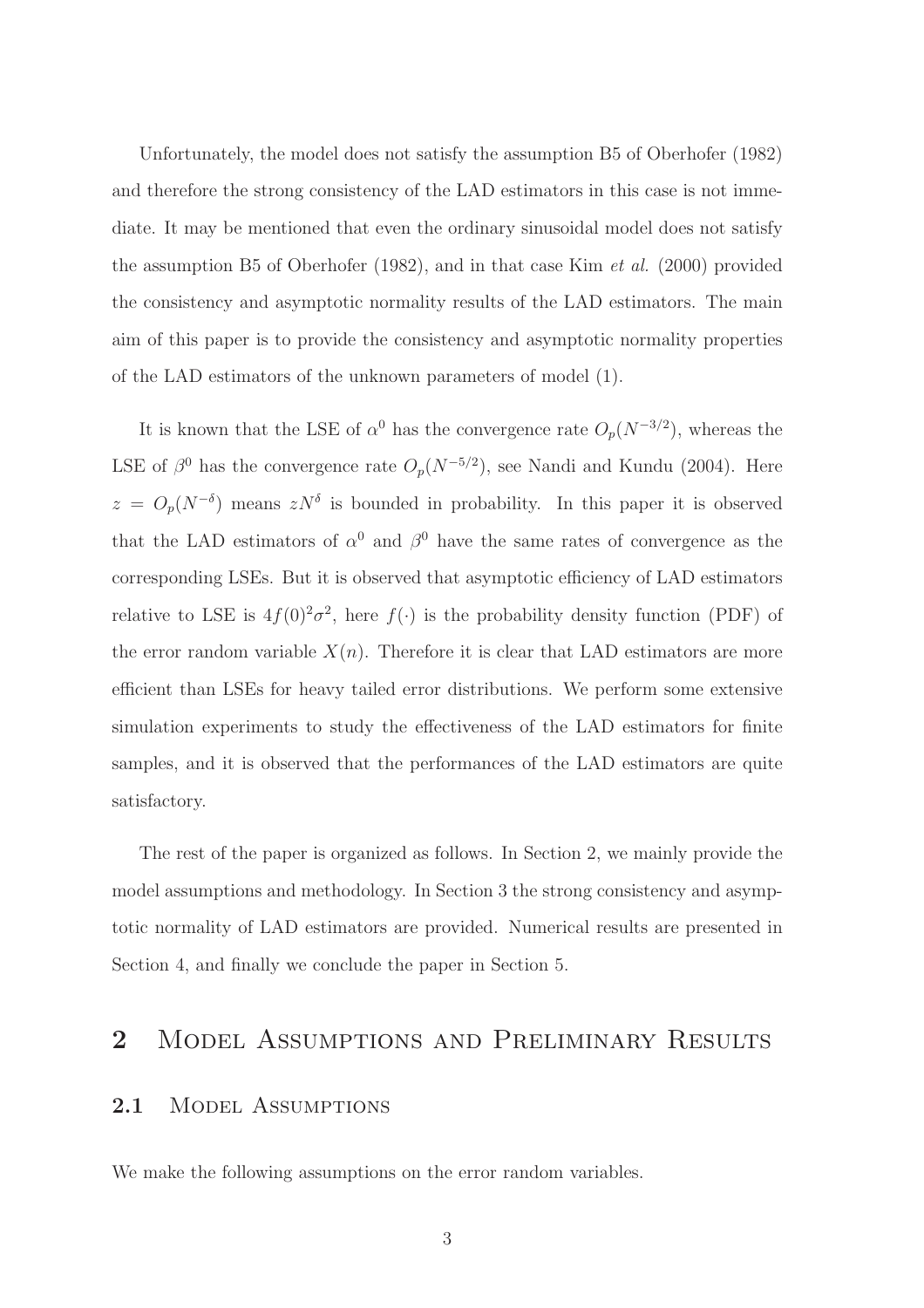ASSUMPTION 1: The error random variable  $X(n)$  satisfies the following conditions;  $\{X(n)\}\$ is a sequence of i.i.d. absolute continuous random variables with mean zero, variance  $\sigma^2$ , and has the PDF  $f(\cdot)$ . It is further assumed that  $f(\cdot)$  is symmetric and differentiable in  $(0, \epsilon)$  and  $(-\epsilon, 0)$  for some  $\epsilon > 0$  and  $f(0) > 0$ .

We use the following notations;  $F(\cdot)$  the cumulative distribution function corresponds to  $f(\cdot)$ . The parameter vector  $\theta = (A, B, \alpha, \beta)$ , the true parameter vector  $\theta^0 = (A^0, B^0, \alpha^0, \beta^0)$ , and the parameter space  $\Theta = [-M, M] \times [-M, M] \times [0, \pi] \times [0, \pi]$ .

ASSUMPTION 2: It is assumed that  $\theta^0$  is an interior point of  $\Theta$ .

#### 2.2 LEAST ABSOLUTE DEVIATION ESTIMATION PROCEDURE

In this section we propose the LAD estimation procedure to estimate the unknown parameters of the model (1). The LAD estimators are obtained by minimizing  $Q(\theta)$ , with respect to  $\theta$ , where,

$$
Q(\theta) = \sum_{n=1}^{N} |y(n) - (A\cos(\alpha n + \beta n^2) + B\sin(\alpha n + \beta n^2))|
$$
 (2)

we note that

$$
Q(A, B, \alpha, \beta) > Q(\widehat{A}(\alpha, \beta), \widehat{B}(\alpha, \beta), \alpha, \beta) > Q(\widehat{A}(\widehat{\alpha}, \widehat{\beta}), \widehat{B}(\widehat{\alpha}, \widehat{\beta}), \widehat{\alpha}, \widehat{\beta})
$$

where  $\widehat{A}(\alpha,\beta), \widehat{B}(\alpha,\beta)$  are the minimizer of  $Q(A, B, \alpha, \beta)$  for known  $\alpha, \beta$  and  $\widehat{A}(\widehat{\alpha}, \widehat{\beta}),$  $\widehat{B}(\widehat{\alpha}, \widehat{\beta})$  are the minimizer of  $Q(A, B, \widehat{\alpha}, \widehat{\beta})$ . Now

$$
(\widehat{\alpha}, \widehat{\beta}) = \arg\min Q(\widehat{A}(\alpha, \beta), \widehat{B}(\alpha, \beta), \alpha, \beta).
$$

So, LAD estimators of  $\theta^0$  will be  $\hat{\theta} = (\hat{A}(\hat{\alpha}, \hat{\beta}), \hat{B}(\hat{\alpha}, \hat{\beta}), \hat{\alpha}, \hat{\beta}) = (\hat{A}, \hat{B}, \hat{\alpha}, \hat{\beta}).$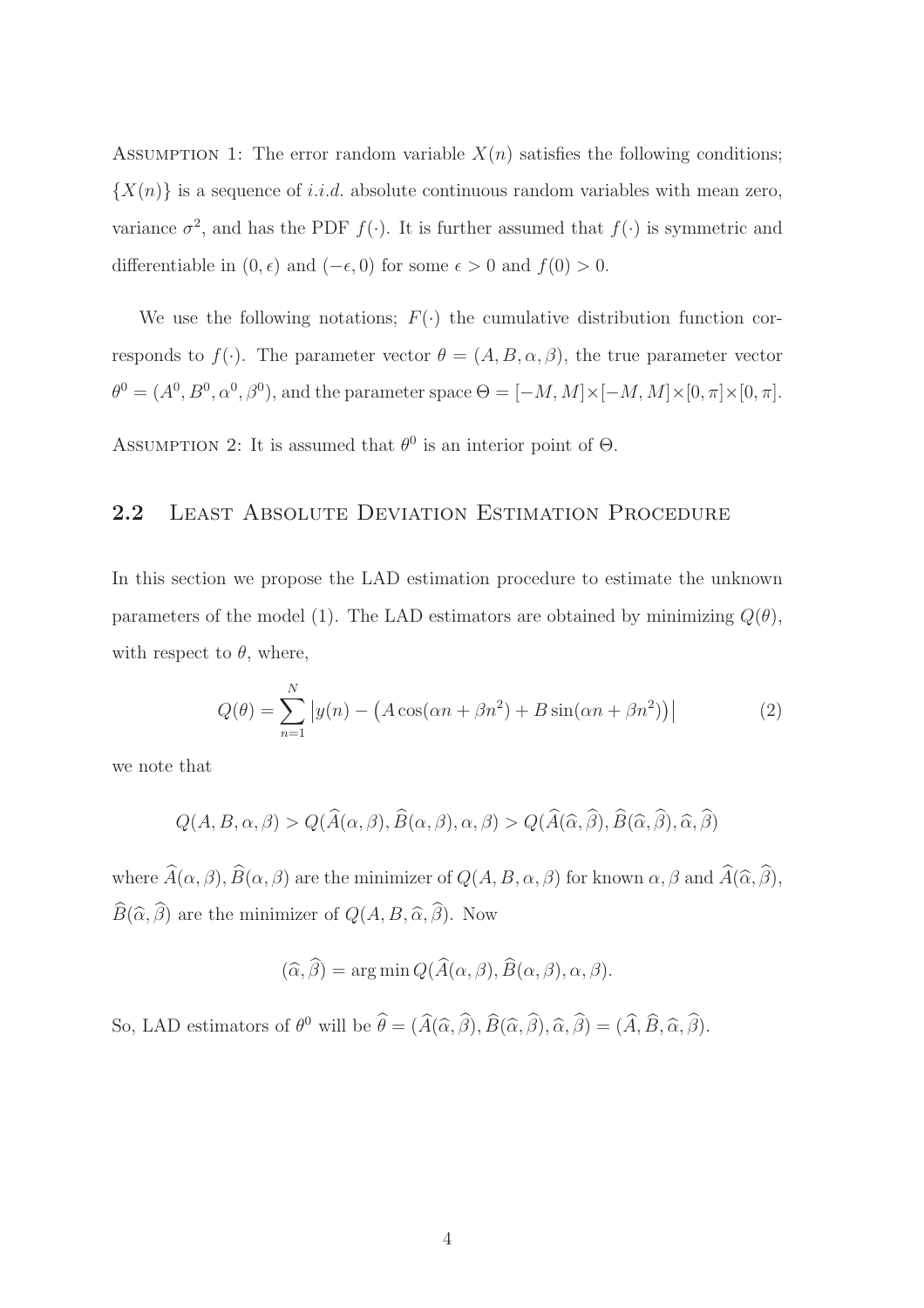## 3 Asymptotic Properties of Least Absolute Deviation Estimators

#### 3.1 STRONG CONSISTENCY

Now we will provide the consistency results for the proposed estimators.

**Theorem 1.** If the Assumptions 1-2 are satisfied then  $(\widehat{A}, \widehat{B}, \widehat{\alpha}, \widehat{\beta})$  is a strongly consistent estimator of  $(A^0, B^0, \alpha^0, \beta^0)$ .

We need the following results to prove Theorem 1.

**Lemma 1.** If  $(\theta_1, \theta_2)$  in  $(0, \pi) \times (0, \pi)$ ,  $t = 0, 1, 2$  then except for countable number of points the followings are true.

(i)

$$
\lim_{N \to \infty} \frac{1}{N} \sum_{n=1}^{N} \cos(\theta_1 n + \theta_2 n^2) = \lim_{N \to \infty} \frac{1}{N} \sum_{n=1}^{N} \sin(\theta_1 n + \theta_2 n^2) = 0.
$$
 (3)

 $(ii)$ 

$$
\lim_{N \to \infty} \frac{1}{N^{t+1}} \sum_{n=1}^{N} n^t \cos^2(\theta_1 n + \theta_2 n^2) = \frac{1}{2(t+1)}
$$
(4)

$$
\lim_{N \to \infty} \frac{1}{N^{t+1}} \sum_{n=1}^{N} n^t \sin^2(\theta_1 n + \theta_2 n^2) = \frac{1}{2(t+1)}.
$$
\n(5)

$$
\lim_{N \to \infty} \frac{1}{N^{t+1}} \sum_{n=1}^{N} n^t \sin(\theta_1 n + \theta_2 n^2) \cos(\theta_1 n + \theta_2 n^2) = 0.
$$
 (6)

PROOF: Using the result of Vinogradov (1954) Lemma 1 can be easily established.

**Lemma 2.** If,  $D(\theta) = Q(\theta) - Q(\theta^0)$ , then

$$
\frac{1}{N}D(\theta) - \lim_{N \to \infty} E[\frac{1}{N}D(\theta)] \to 0 \text{ a.s.} uniformly \forall \theta \in \Theta.
$$

PROOF: Let us denote  $W_n(\theta) = |h_n(\theta) + X(n)| - |X(n)|$ . Then  $\frac{1}{N}$  $D(\theta) = \frac{1}{\Delta t}$ N  $\sum_{i=1}^{N}$  $n=1$  $W_n(\theta)$ . We note that  $W_n(\theta) = |h_n(\theta) + X(n)| - |X(n)| \le |h_n(\theta)| \le 4M$ , as the parameter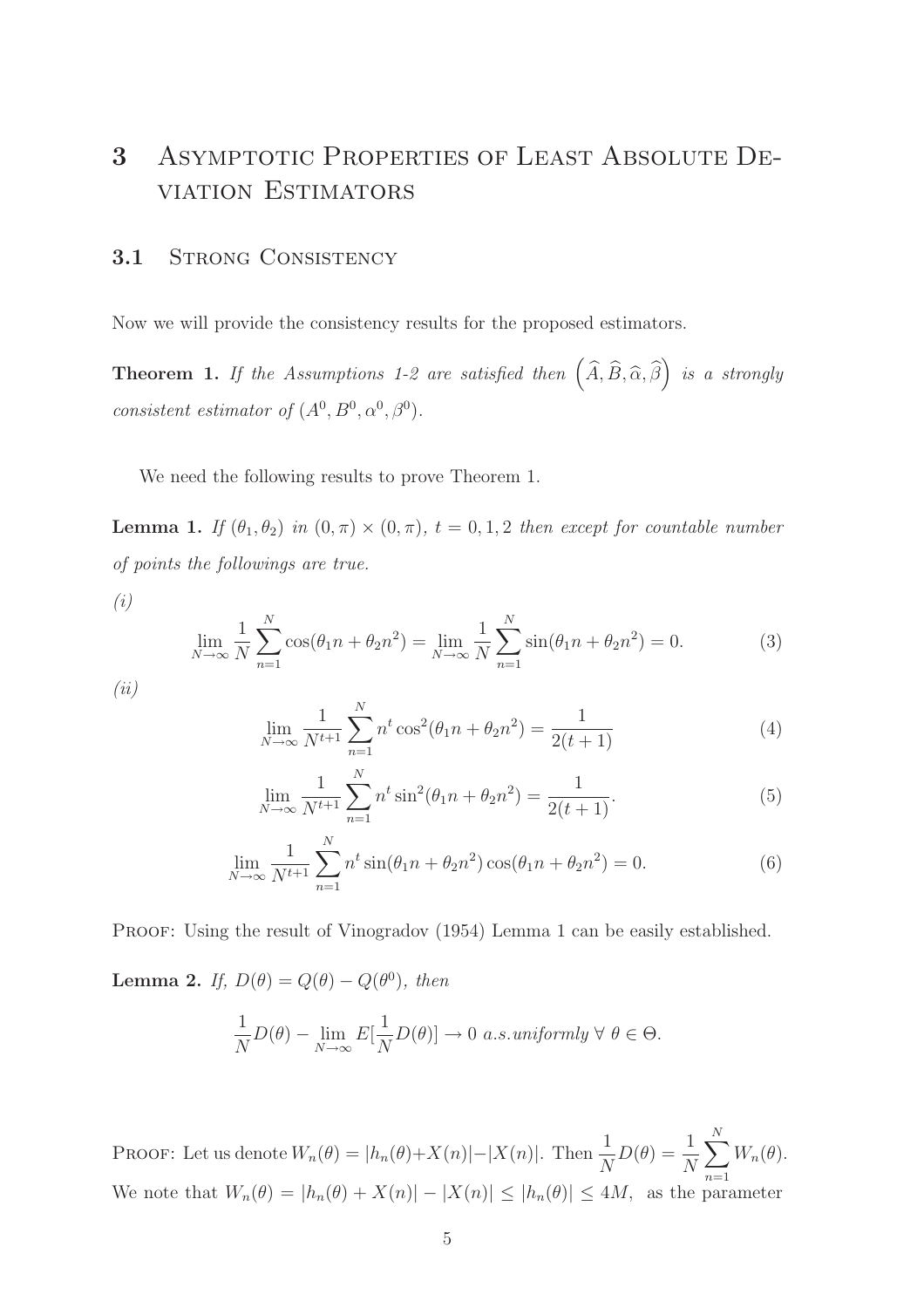space is compact. Also  $W_n(\theta)$ s are independent and non identically distributed random variables with  $E[W_n(\theta)] < \infty$  and  $V[W_n(\theta)] < \infty$ . It may be easily seen similarly as in Oberhofer (1982) that these bounds do not depend on  $n$ .

Since  $\Theta$  is a compact set, there exists  $\Theta_1, \cdots, \Theta_K$ , such that  $\Theta = \bigcup_{i=1}^K \Theta_i$  and on each  $\Theta_i$ , sup  $\sup_{\theta \in \Theta_i} W_n(\theta) - \inf_{\theta \in \Theta_i}$  $W_n(\theta)$  <  $\epsilon$  $\frac{1}{4^n}$ . *a.s.* Now for  $\theta \in \Theta_i$ ,

$$
\frac{1}{N}D(\theta) - \lim_{N \to \infty} E[\frac{1}{N}D(\theta)]
$$
\n
$$
= \left[ \frac{1}{N} \sum_{n=1}^{N} W_n(\theta) - \frac{1}{N} \sum_{n=1}^{N} E \sup_{\theta \in \Theta_i} W_n(\theta) \right] + \left[ \frac{1}{N} \sum_{n=1}^{N} E \sup_{\theta \in \Theta_i} W_n(\theta) - \lim_{N \to \infty} E[\frac{1}{N}D(\theta)] \right]
$$
\n
$$
= \mathfrak{A}(\theta) + \mathfrak{B}(\theta)
$$

where, 
$$
\mathfrak{A}(\theta) = \frac{1}{N} \sum_{n=1}^{N} W_n(\theta) - \frac{1}{N} \sum_{n=1}^{N} E \sup_{\theta \in \Theta_i} W_n(\theta)
$$
  

$$
\leq \sup_{\theta \in \Theta_i} [\frac{1}{N} \sum_{n=1}^{N} W_n(\theta)] - \frac{1}{N} \sum_{n=1}^{N} E \sup_{\theta \in \Theta_i} W_n(\theta)
$$
  

$$
\leq \frac{1}{N} \sum_{n=1}^{N} \sup_{\theta \in \Theta_i} W_n(\theta) - \frac{1}{N} \sum_{n=1}^{N} E \sup_{\theta \in \Theta_i} W_n(\theta).
$$

Note that sup  $W_n(\theta)$ 's are independent and non identically distributed random vari- $\theta \in \dot{\Theta}_i$ ables with finite mean and variance, and the variance is bounded by a quantity not depending on *n*. Applying Kolmogorov's strong law of large numbers, choose  $N_{0i}$ large enough, so that for  $N \ge N_{0i}$ ,  $\mathfrak{A}(\theta) < \frac{\epsilon}{3}$  $\frac{1}{3}$  *a.s.*, uniformly  $\forall \theta \in \Theta_i$ . Now

$$
\mathfrak{B}(\theta) = \frac{1}{N} \sum_{n=1}^{N} E \sup_{\theta \in \Theta_i} W_n(\theta) - \lim_{N \to \infty} E[\frac{1}{N} D(\theta)]
$$
  
= 
$$
\frac{1}{N} \sum_{n=1}^{N} E \sup_{\theta \in \Theta_i} W_n(\theta) - E \lim_{N \to \infty} [\frac{1}{N} D(\theta)] \quad \text{using DCT}
$$
  
= 
$$
\mathfrak{C}(\theta) + \mathfrak{D}(\theta),
$$

where

$$
\mathfrak{C}(\theta) = \frac{1}{N} \sum_{n=1}^{N} E \sup_{\theta \in \Theta_i} W_n(\theta) - E \lim_{N \to \infty} \frac{1}{N} \sum_{n=1}^{N} \sup_{\theta \in \Theta_i} W_n(\theta),
$$

and DCT stands for dominated convergence theorem. We take  $U_N(\theta) = \frac{1}{N}$  $\sum_{i=1}^{N}$  $n=1$  $E$  sup  $\theta \in \Theta_i$  $W_n(\theta)$ and we want to apply DCT to pass the limit inside the expectation and we get  $N_{*i}$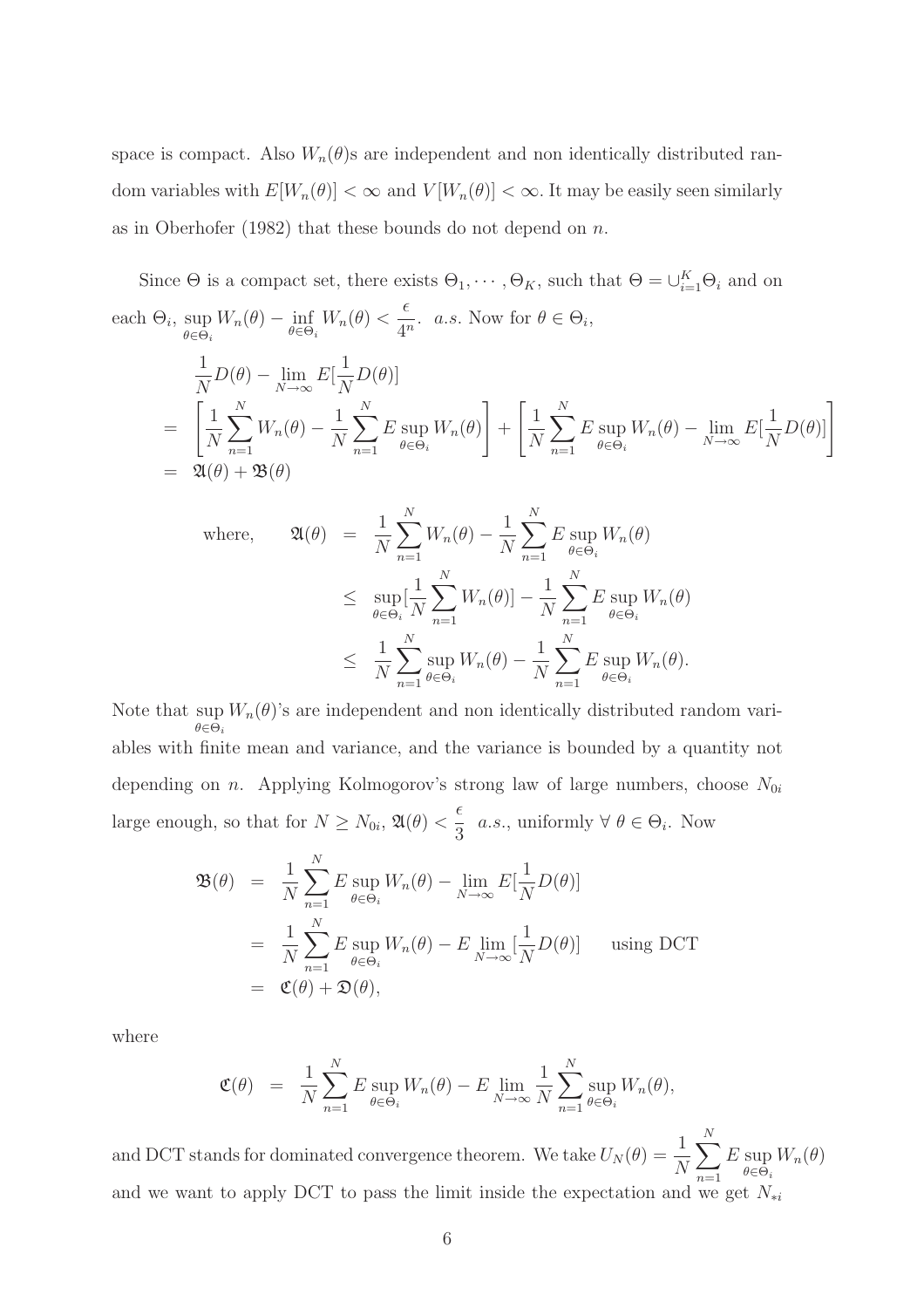such that  $\mathfrak{C}(\theta) < \frac{\epsilon}{2}$ 3 . Further, note that

$$
\mathfrak{D}(\theta) = E \lim_{N \to \infty} \frac{1}{N} \sum_{n=1}^{N} \sup_{\theta \in \Theta_i} W_n(\theta) - E \lim_{N \to \infty} [\frac{1}{N} D(\theta)]
$$
  
\n
$$
= E \lim_{N \to \infty} \frac{1}{N} \sum_{n=1}^{N} \sup_{\theta \in \Theta_i} W_n(\theta) - E \lim_{N \to \infty} \frac{1}{N} \sum_{n=1}^{N} W_n(\theta)
$$
  
\n
$$
\leq E \lim_{N \to \infty} \frac{1}{N} \sum_{n=1}^{N} \sup_{\theta \in \Theta_i} W_n(\theta) - E \lim_{N \to \infty} \frac{1}{N} \sum_{n=1}^{N} \inf_{\theta \in \Theta_i} W_n(\theta)
$$
  
\n
$$
\leq \lim_{N \to \infty} \frac{1}{N} \sum_{n=1}^{N} \frac{\epsilon}{4^n} = 0.
$$

Combining we get  $\frac{1}{\lambda}$  $\frac{1}{N}D(\theta) - \lim_{N \to \infty}$  $E[$ 1  $\frac{1}{N}D(\theta) \rightarrow 0$  a.s.uniformly  $\forall \theta \in \Theta$ .

Lemma 3. The global minimum of lim  $N\rightarrow\infty$  $E[$ 1 N  $D(\theta)$  is attained at  $\theta^0$ .

PROOF: At  $\theta^0$  the value of lim  $N\rightarrow\infty$  $E[$ 1  $\frac{1}{N}D(\theta)$  is zero, and for  $\theta \neq \theta^0$ , if we can show lim  $N\rightarrow\infty$  $E[$ 1  $\overline{N}$  $D(\theta) > 0$  then we are through. To achieve that we verify the assumptions B7, B8, B9 of Lemma 4 by Oberhofer (1982). For convenience we reproduce the assumptions B7, B8, B6 as A1, A2, A3 respectively, below.

**A1:** For every closed set  $\Theta_0$  not containing  $\theta^0$ , there exist numbers  $c > 0$ ,  $d > 0$ ,  $\mathfrak{N}_0 >$ 0 such that for all  $\theta \in \Theta_0$  and all  $N \geq \mathfrak{N}_0$ ,  $|\{n : n \leq \mathfrak{N}_0, |h_n(\theta)| \geq c\}|/N \geq d > 0$ .

A2: For every  $c > 0$ , there exists a real number  $\mathfrak{d} > 0$ , such that for all n  $\min[F_n(c) - 1/2, 1/2 - F_n(-c)] \ge \mathfrak{d} > 0$ 

**A3:** There exists  $\mathbf{e} > 0$  and  $\mathfrak{N}_0$  such that for all  $N \geq \mathfrak{N}_0$ ,

$$
\mathfrak{Q} = \inf_{\Theta_0} \frac{1}{N} \sum_{n=1}^N |h_n(\theta)| \min[F_n(c) - 1/2, 1/2 - F_n(-c)] \ge \mathfrak{e} > 0
$$

Lemma 4 of Oberhofer (1982) states that A3 is fulfilled if A1 and A2 holds. Note that Lemma 2 of Oberhofer (1982) gives  $\frac{1}{\lambda}$  $\frac{1}{N}D(\theta) \geq \mathfrak{Q}$ . Then it is enough to show lim  $N\rightarrow\infty$  $E[$ 1  $\frac{1}{N}D(\theta) \geq \lim_{N \to \infty}$  $\mathfrak{Q} > 0$ . Now,  $\lim_{n \to \infty}$  $N\rightarrow\infty$  $\mathfrak{Q} > 0$  condition is same as **A3**. Using Lemma 4 of Oberhofer (1982) instead of **A3** we try to show **A1** and **A2**. If  $f(0) > 0$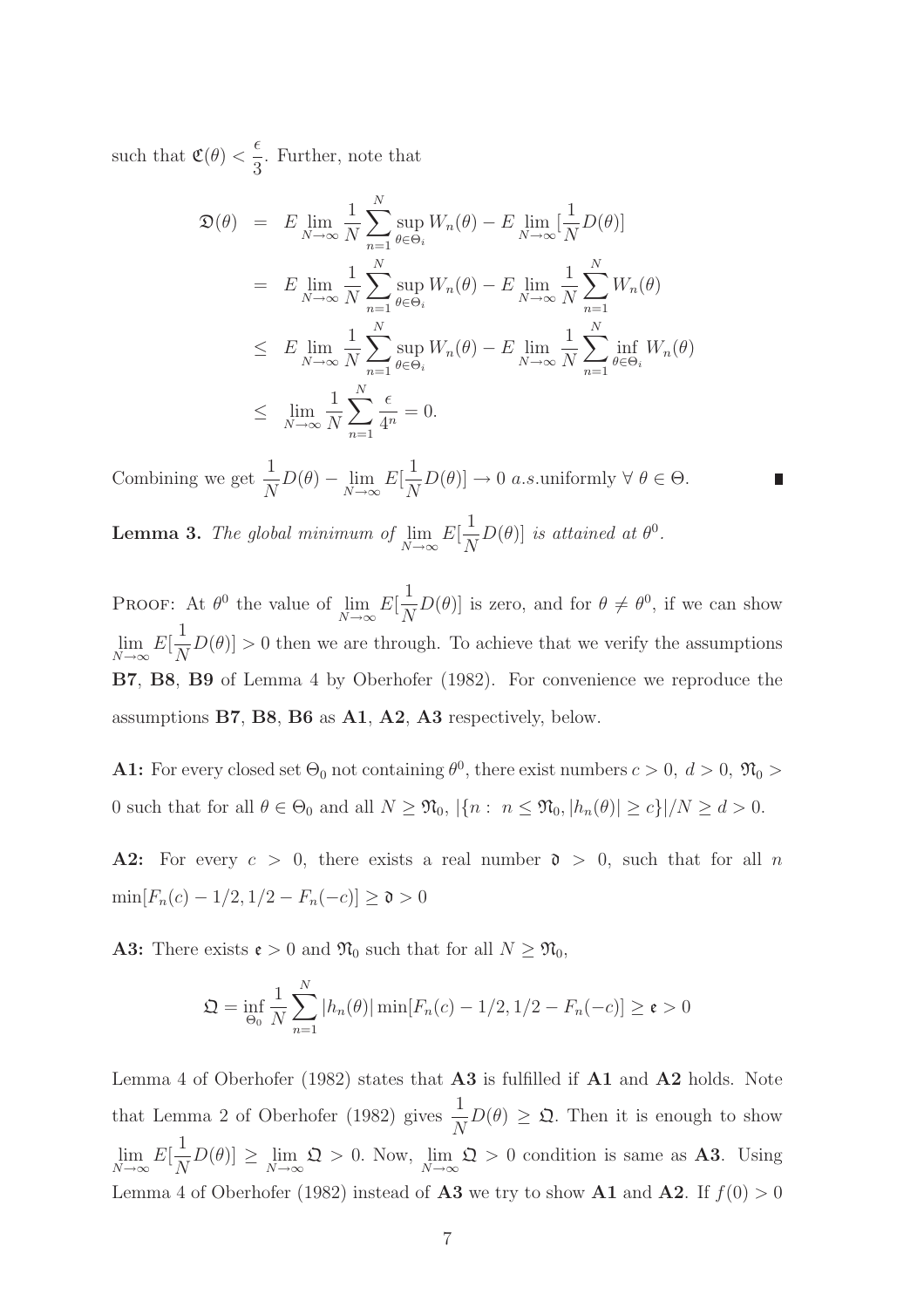then A2 is automatically satisfied. It remains to show that A1 is satisfied in our case. If there exists  $\mathfrak{c} > 0$  such that inf  $\frac{\Theta_0}{\Theta_0}$ 1 N  $\sum_{i=1}^{N}$  $n=1$  $|h_n(\theta)| \ge \mathfrak{c} > 0$  for all  $N \ge \mathfrak{N}_0$  then A1 will be satisfied. Let us consider

$$
\Theta_0 = S_c = \{ \theta : |\theta - \theta^0| \ge 3c > 0 \} \subseteq S_c^A \cup S_c^B \cup S_c^{(\alpha, \beta)}
$$
(7)

where

$$
S_c^A = \{ \theta : |A - A^0| \ge c > 0 \} \subseteq \{ \theta : |A - A^0| \ge c, (\alpha, \beta) = (\alpha^0, \beta^0) \}
$$
  

$$
\cup \{ \theta : |A - A^0| \ge c, (\alpha, \beta) \ne (\alpha^0, \beta^0) \},
$$

$$
S_c^B = \{ \theta : |B - B^0| \ge c > 0 \} \subseteq \{ \theta : |B - B^0| \ge c, (\alpha, \beta) = (\alpha^0, \beta^0) \}
$$
  

$$
\cup \{ \theta : |B - B^0| \ge c, (\alpha, \beta) \ne (\alpha^0, \beta^0) \},
$$

$$
S_c^{(\alpha,\beta)} = \{ \theta : |(\alpha,\beta) - (\alpha^0,\beta^0)| \ge c > 0 \}
$$

Now on the set  $\{\theta : |A - A^0| \ge c, (\alpha, \beta) = (\alpha^0, \beta^0)\}\$ 

Case-1, if  $B - B^0 = 0$ , then

$$
h_n(\theta) = (A - A^0) \cos(\alpha^0 n + \beta^0 n^2)
$$

and, 
$$
\liminf_{N \to \infty} \frac{1}{N} \sum_{n=1}^{N} |h_n(\theta)| = |A - A^0| \liminf_{N \to \infty} \frac{1}{N} \sum_{n=1}^{N} |\cos(\alpha^0 n + \beta^0 n^2)|
$$

$$
\geq |A - A^0| \lim_{N \to \infty} \frac{1}{N} \sum_{n=1}^{N} (\cos(\alpha^0 n + \beta^0 n^2))^2
$$

$$
= |A - A^0| \frac{1}{2} \geq \frac{c}{2} > 0
$$

Case-2, if  $B - B^0 \neq 0$ , then

$$
h_n(\theta) = (A - A^0) \cos(\alpha^0 n + \beta^0 n^2) + (B - B^0) \sin(\alpha^0 n + \beta^0 n^2)
$$
  
=  $r \cos(\omega) \cos(\alpha^0 n + \beta^0 n^2) + r \sin(\omega) \sin(\alpha^0 n + \beta^0 n^2)$  for some  $r > 0$ ,  $\omega$   
=  $r \cos(\alpha^0 n + \beta^0 n^2 - \omega)$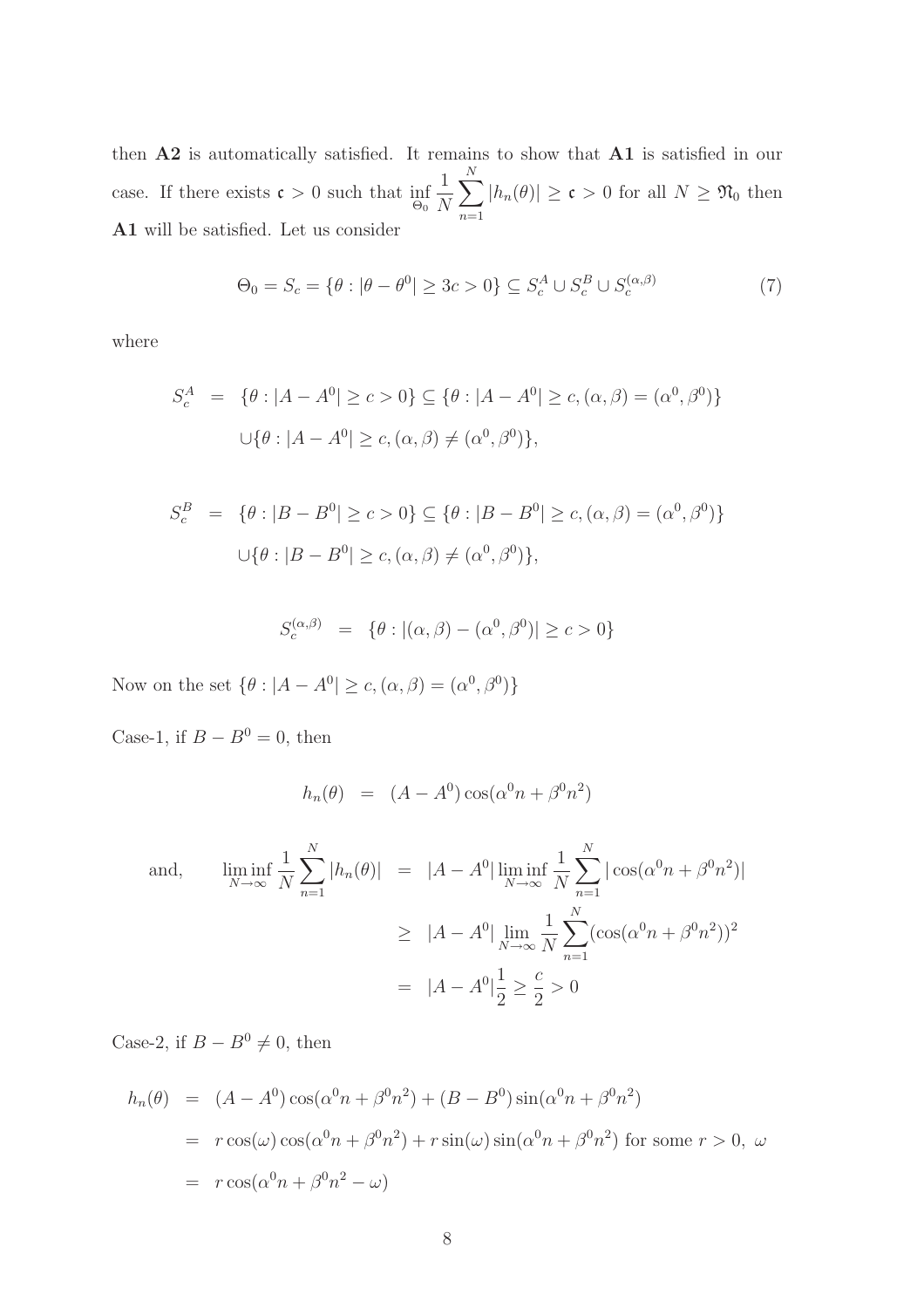So, 
$$
\liminf_{N \to \infty} \frac{1}{N} \sum_{n=1}^{N} |h_n(\theta)| = |r| \liminf_{N \to \infty} \frac{1}{N} \sum_{n=1}^{N} |\cos(\alpha^0 n + \beta^0 n^2 - \omega)|
$$

$$
\geq |r| \lim_{N \to \infty} \frac{1}{N} \sum_{n=1}^{N} (\cos(\alpha^0 n + \beta^0 n^2 - \omega))^2
$$

$$
= |r| \frac{1}{2} > 0
$$

On the set  $\{\theta : |A - A^0| \ge c, (\alpha, \beta) \ne (\alpha^0, \beta^0) \}$ 

$$
h_n(\theta) = A \cos(\alpha n + \beta n^2) + B \sin(\alpha n + \beta n^2)
$$
  
\n
$$
- A^0 \cos(\alpha^0 n + \beta^0 n^2) - B^0 \sin(\alpha^0 n + \beta^0 n^2)
$$
  
\n
$$
= r \cos(\alpha n + \beta n^2 - \omega) - r^0 \cos(\alpha^0 n + \beta^0 n^2 - \omega^0) \text{ for some } r, r^0 > 0, \omega, \omega^0
$$

We recall that  $|h_n(\theta)| \le 4M$ . Then  $\left(\frac{h_n(\theta)}{4M}\right)$ 4M ≤  $h_n(\theta)$ 4M  $\lt 1$ . We denote  $\frac{r}{4\lambda}$ 4M  $= R$ 0 and  $\frac{r^0}{4\lambda}$ 4M  $=R^0>0$ . Then

$$
\liminf_{N \to \infty} \frac{1}{N} \sum_{n=1}^{N} |h_n(\theta)| = 4M \liminf_{N \to \infty} \frac{1}{N} \sum_{n=1}^{N} |\frac{h_n(\theta)}{4M}|
$$
\n
$$
\geq 4M \liminf_{N \to \infty} \frac{1}{N} \sum_{n=1}^{N} \left(\frac{h_n(\theta)}{4M}\right)^2
$$
\n
$$
= 4M \lim_{N \to \infty} \frac{1}{N} \sum_{n=1}^{N} [R \cos(\alpha n + \beta n^2 - \omega) - R^0 \cos(\alpha^0 n + \beta^0 n^2 - \omega^0)]^2
$$
\n
$$
= 4M \frac{R^2 + R^{0^2}}{2} > 0
$$

 $\sum_{i=1}^{N}$ 1 1 Similarly on other sets lim inf  $|h_n(\theta)| > 0$ . So, we get  $\lim_{N \to \infty}$  $E[$  $D(\theta) ] > 0$  for N N  $N\rightarrow\infty$  $n=1$  $\theta \neq \theta^0$ . П

#### PROOF OF THEOREM 1:

Now to prove the strong consistency of the LAD estimators, first let us observe that the minimizer of  $Q(\theta)$  will be same as the minimizer of  $D(\theta) = Q(\theta) - Q(\theta^0)$ . So we develop our result based on minimizer of  $D(\theta)$  instead of  $Q(\theta)$ . Note that

$$
Q(\theta) = \sum_{n=1}^{N} |y(n) - (A\cos(\alpha n + \beta n^2) + B\sin(\alpha n + \beta n^2))| = \sum_{n=1}^{N} |h_n(\theta) + X(n)|
$$
\n(8)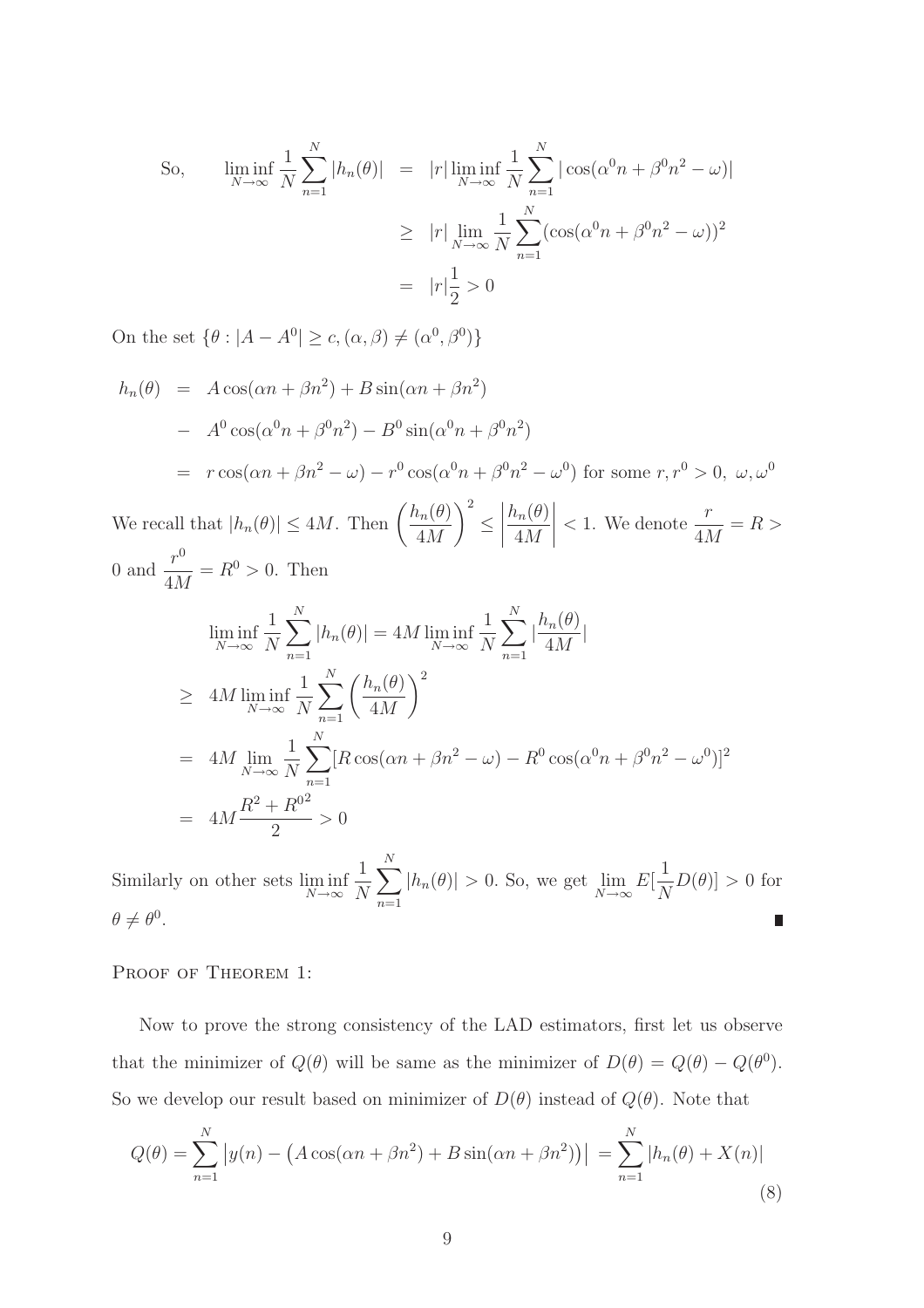where

$$
h_n(\theta) = A^0 \cos(\alpha^0 n + \beta^0 n^2) + B^0 \sin(\alpha^0 n + \beta^0 n^2) - A \cos(\alpha n + \beta n^2) - B \sin(\alpha n + \beta n^2)
$$

and note that  $|h_n(\theta)| \le 4M$  for  $\theta \in \Theta$  and  $Q(\theta^0) = \sum_{n=1}^{N}$  $n=1$  $|X(n)|$ . In Lemma 2 we have shown that

$$
\frac{1}{N}D(\theta) - \lim_{N \to \infty} E[\frac{1}{N}D(\theta)] \to 0 \text{ a.s.} \quad \text{uniformly } \forall \ \theta \in \Theta.
$$

and in Lemma 3 we have shown that  $\theta^0$  is the global minimizer of lim  $N\rightarrow\infty$ E  $\lceil 1 \rceil$ N  $D(\theta)$ 1 . Therefore, by Lemma 2 of Jennrich (1969) or by Lemma 2.2 of White (1980) we can conclude that minimizer of  $D(\theta)$  is a strong consistent estimators of  $\theta^0$ .

#### 3.2 ASYMPTOTIC NORMALITY

Now we want to show that the estimators obtained have the following asymptotic normality result. Let us take  $D = diag\left(\frac{1}{\sqrt{2}}\right)$  $\sqrt{N}$ , 1  $\sqrt{N}$ , 1  $\overline{N\sqrt{N}}$ , 1  $\overline{N^2\sqrt{N}}$  $\setminus$ 

Theorem 2. If the Assumptions 1-2 are satisfied then

$$
(\widehat{\theta} - \theta^0) D^{-1} \xrightarrow{d} N_4 \left( 0, \frac{1}{f(0)^2} \Sigma \right)
$$
 (9)

$$
\Sigma = \frac{1}{A^{02} + B^{02}} \begin{bmatrix} \frac{1}{2} \left( A^{02} + 9B^{02} \right) & -4A^0 B^0 & -18B^0 & 15B^0 \\ -4A^0 B^0 & \frac{1}{2} \left( 9A^{02} + B^{02} \right) & 18A^0 & -15A^0 \\ -18B^0 & 18A^0 & 96 & -90 \\ 15B^0 & -15A^0 & -90 & 90 \end{bmatrix}, \qquad (10)
$$

here,  $\stackrel{\text{(d)}}{\longrightarrow}$  means converges in distribution,

PROOF:

We recall that  $Q(\theta)$  is not a differentiable function, to find the asymptotic distribution of  $\hat{\theta}$ , we want to approximate  $Q(\theta)$  by  $\tilde{Q}(\theta)$  with some "nice" property (differentiability). For that purpose we need to approximate  $|x|$  by some "nice" function  $\rho_N(x)$  near zero, such that  $\lim_{N \to \infty}$  $\lim_{N\to\infty} \rho_N(x) = |x|$ . Let us consider the interval near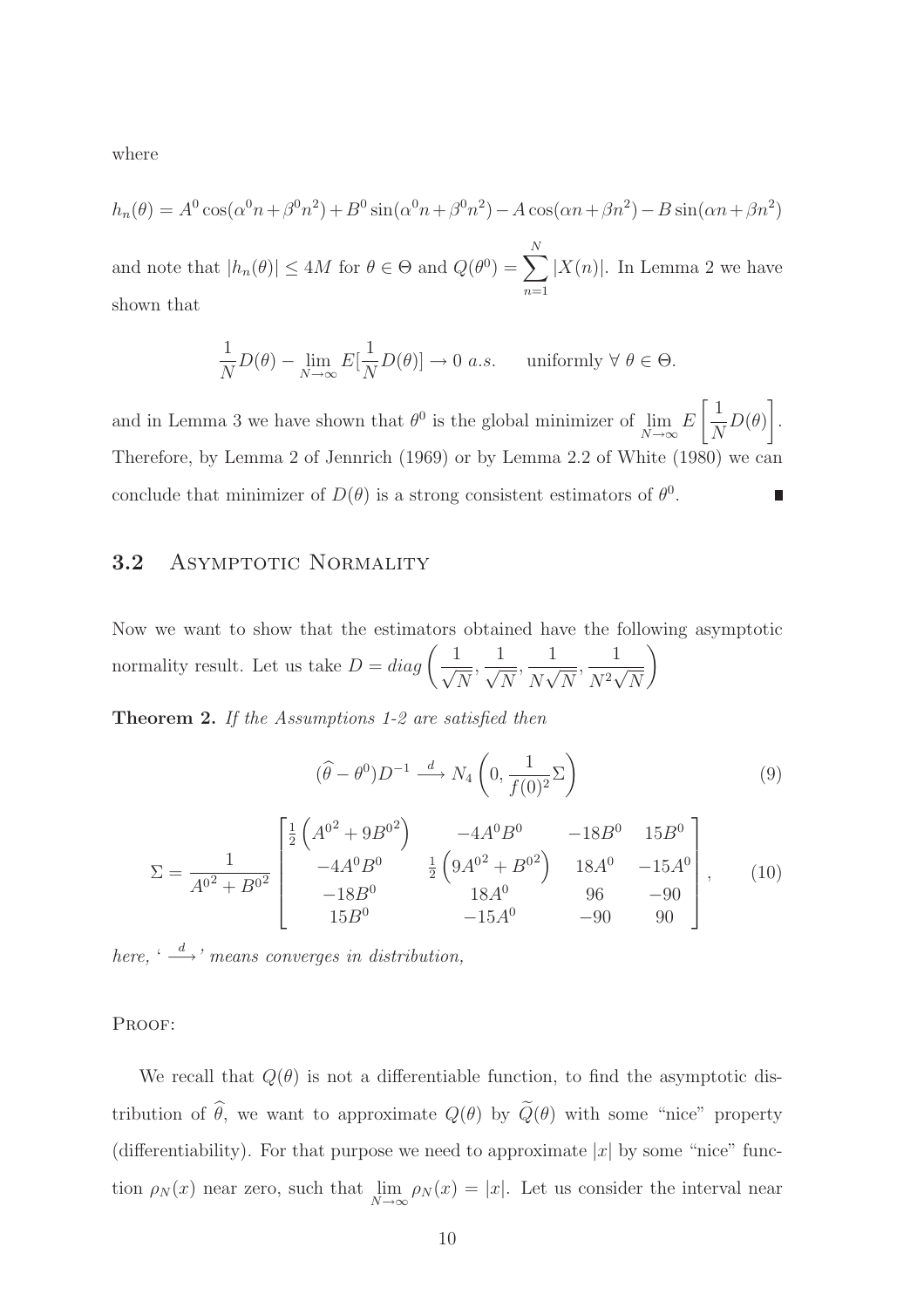zero as  $(-\frac{1}{\gamma_{l}})$  $\frac{1}{\gamma_N}, \frac{1}{\gamma_N}$  $\frac{1}{\gamma_N}$ ) where  $\gamma_N$  is an increasing function of N satisfying  $\lim_{N\to\infty}$  $N\rightarrow\infty$ 1  $\gamma_N$  $= 0.$ Let us approximate |x| by a polynomial. We want to approximate  $|x|$  separately in  $\left(-\frac{1}{\gamma_{l}}\right)$  $\frac{1}{\gamma_N}, 0$  and  $(0, \frac{1}{\gamma_N})$  $\frac{1}{\gamma_N}$ ). In each of these intervals we observe that the degree of the polynomial has to be at least 3 to make the approximating function twice continuously differentiable. If possible the degree of the polynomial is less than 3, say 2 and it is  $\mathcal{P}(x) = \mathcal{A}x^2 + \mathcal{B}x + \mathcal{C}$ . Then  $\mathcal{P}''(\frac{1}{\gamma \gamma})$  $\frac{1}{\gamma_N}$ ) = 2A should match with the second derivative of |x| at boundary point  $\frac{1}{\gamma_N}$ , which is zero. In that case  $\mathcal{A} = 0$  makes polynomial degree 1, if not then there will be a jump discontinuity at  $\frac{1}{\gamma_N}$  for the function  $\mathcal{P}''(x)$ . So, let the approximating polynomial is  $\mathcal{P}(x) = \mathcal{A}x^3 + \mathcal{B}x^2 + \mathcal{C}x + \mathcal{D}$ in  $(0, \frac{1}{\gamma})$  $\frac{1}{\gamma_N}$ ). As |x| is symmetric about zero the approximating polynomial in  $\left(-\frac{1}{\gamma_N}\right)$  $\frac{1}{\gamma_N}, 0)$ will be  $\mathcal{P}(x) = -\mathcal{A}x^3 + \mathcal{B}x^2 - \mathcal{C}x + \mathcal{D}$ . Now to find the coefficients of the polynomial we match the function value and its derivatives at the joining points.  $\mathcal{P}(\frac{1}{\gamma_{l}})$  $\frac{1}{\gamma_N})=|\frac{1}{\gamma_I}$  $\frac{1}{\gamma_N}$ | gives

$$
\frac{\mathcal{A}}{\gamma_N^3} + \frac{\mathcal{B}}{\gamma_N^2} + \frac{\mathcal{C}}{\gamma_N} + \mathcal{D} = \frac{1}{\gamma_N} \tag{11}
$$

 $\mathcal{P}^\prime(\frac{1}{\gamma_N}$  $(\frac{1}{\gamma_N}) = 1$  gives  $\frac{3\mathcal{A}}{4}$  $\gamma_N^2$  $+\frac{2\mathcal{B}}{2\mathcal{B}}$  $\frac{2\infty}{\gamma_N} + C = 1$  (12)  $\mathcal{P}''(\frac{1}{\gamma_I}$  $\frac{1}{\gamma_N}$ ) = 0 gives

$$
\frac{6\mathcal{A}}{\gamma_N} + 2\mathcal{B} = 0\tag{13}
$$

and  $\mathcal{P}'(0)$  agrees from both parts of the polynomial giving

$$
\mathcal{C} = 0.\tag{14}
$$

Solving previous four equations we get the suitable cubic spline as

$$
\rho_N(x) = \left[ -\frac{1}{3} \gamma_N^2 x^3 + \gamma_N x^2 + \frac{1}{3\gamma_N} \right] I_{(0 < x \le \frac{1}{\gamma_N})} + x I_{(x > \frac{1}{\gamma_N})}
$$

$$
\rho_N(-x) = -\rho_N(x)
$$

which is symmetric, twice continuously differentiable and  $\gamma_N$  is an increasing function of N satisfying some extra conditions,  $N^2 = o(\gamma_N^3)$ ,  $\gamma_N = o(N)$  and  $\sum_{N=1}^{\infty}$  $N=1$ 1  $\frac{1}{\gamma_N^2} < \infty$ ,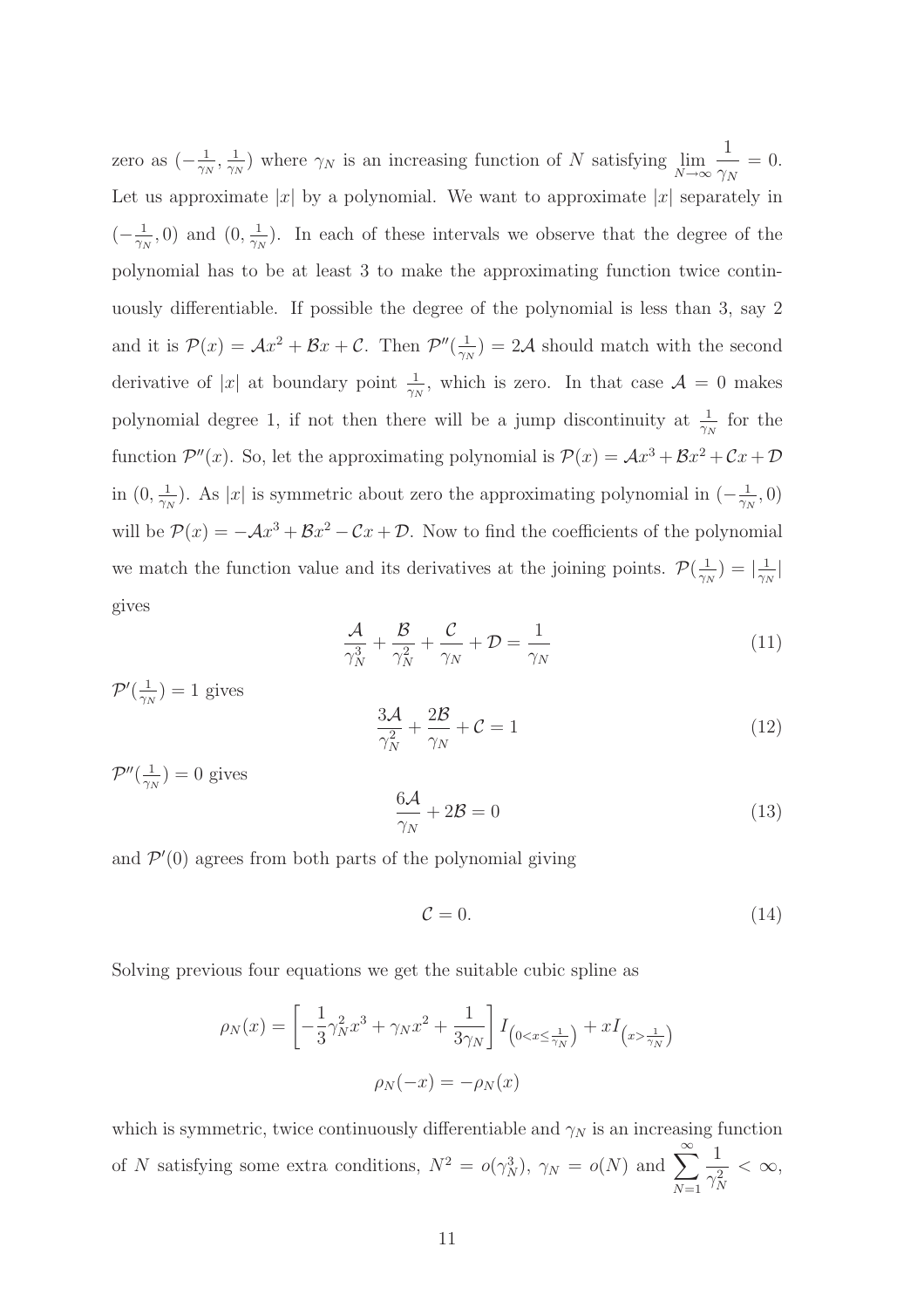which we will be needing later. After getting the nice function  $\rho_N(x)$  we now define

$$
\widetilde{Q}(\theta) = \sum_{n=1}^{N} \rho_N(h_n(\theta) + X(n))
$$
\n(15)

and note that  $\widetilde{Q}(\theta^0) = \sum_{n=1}^N \rho_N(X(n))$ . Now we want to prove the following two results (Lemma 4 and Lemma 5) which when combined will give the required asymptotic normality result.

**Lemma 4.** If the Assumptions 1-2 are satisfied then  $(\hat{\theta} - \tilde{\theta})D^{-1} \stackrel{P}{\longrightarrow} 0$  where  $\stackrel{P}{\longrightarrow}$ means convergence in probability.

**Lemma 5.** If the Assumptions 1-2 are satisfied, then  $\tilde{\theta}$ , the minimizer of  $\tilde{Q}(\theta)$  has the following asymptotic distribution  $(\widetilde{\theta} - \theta^0)D^{-1} \stackrel{d}{\longrightarrow} N_4(0, \frac{1}{f(0)^2} \Sigma)$ 

To prove Lemma 4 and Lemma 5 we need some more lemmas.

Lemma 6. sup  $\sup_{\theta \in \Theta} (Q(\theta) - Q(\theta)) = o_P(1)$  and  $\sup_{\theta \in \Theta}$ 1  $\frac{1}{N}|Q(\theta) - Q(\theta)| \to 0$  a.s. where  $o_P(1)$ means converges to zero in probability.

PROOF: To calculate the following quantity  $\tilde{Q}(\theta) - Q(\theta)$ , we write explicitly the function  $\rho_N(x) - |x|$ .

$$
\rho_N(x) - |x| = \left[ -\frac{1}{3} \gamma_N^2 x^3 + \gamma_N x^2 - x + \frac{1}{3\gamma_N} \right] I_{(0 < x \le \frac{1}{\gamma_N})} + \left[ \frac{1}{3} \gamma_N^2 x^3 + \gamma_N x^2 + x + \frac{1}{3\gamma_N} \right] I_{(-\frac{1}{\gamma_N} \le x \le 0)}
$$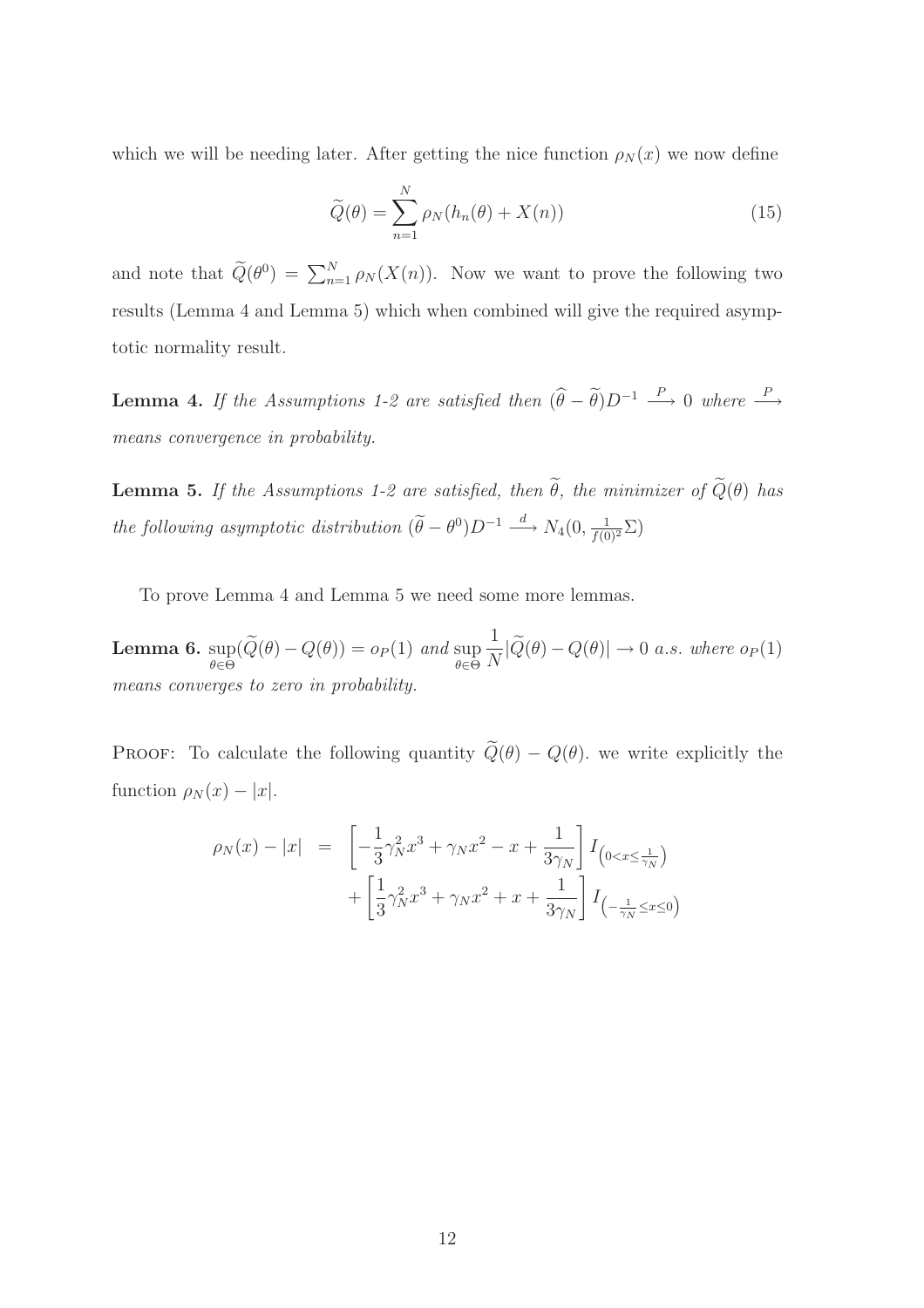and we note that  $|\rho_N(x) - |x|| \leq \frac{C_1}{\gamma_N}$ . Now

$$
P(|\widetilde{Q}(\theta) - Q(\theta)| > \epsilon) \leq \frac{E|\widetilde{Q}(\theta) - Q(\theta)|}{\epsilon}
$$
  
\n
$$
\leq \frac{C_1}{\gamma_N} \sum_{n=1}^N E I_{(0 < |h_n(\theta) + X(n)| \leq \frac{1}{\gamma_N})}
$$
  
\n
$$
= \frac{C_1}{\gamma_N} \sum_{n=1}^N P\left(0 < |h_n(\theta) + X(n)| \leq \frac{1}{\gamma_N}\right)
$$
  
\n
$$
= \frac{C_1}{\gamma_N} \sum_{n=1}^N P(-h_n(\theta) - \frac{1}{\gamma_N} \leq X(n) \leq -h_n(\theta) + \frac{1}{\gamma_N})
$$
  
\n
$$
= \frac{C_1}{\gamma_N} \sum_{n=1}^N F(-h_n(\theta) + \frac{1}{\gamma_N}) - F(-h_n(\theta) - \frac{1}{\gamma_N})
$$
  
\n
$$
= C_2 \frac{1}{\gamma_N^2} \sum_{n=1}^N f(\widetilde{h_n}(\theta)) \text{ using mean value theorem}
$$
  
\n
$$
\leq C_3 \frac{N}{\gamma_N^2} \to 0 \text{ as } N \to \infty.
$$

So, we get  $Q(\theta) - Q(\theta) = o_P(1)$  and hence  $\sup_{\theta \in \Theta} (Q(\theta) - Q(\theta)) = o_P(1)$  as  $\Theta$  is compact. θ∈Θ Also we note that  $P($ 1  $\frac{1}{N}|Q(\theta) - Q(\theta)| > \epsilon$ )  $\leq$  $C_3$  $\gamma_N^2$ and  $\sum_{i=1}^{\infty}$  $N=1$  $P($ 1  $\frac{1}{N}|Q(\theta) - Q(\theta)| > \epsilon$ )  $\leq C_2$  $\sum_{\infty}$  $N=1$ 1  $\frac{1}{\gamma_N^2} < \infty$ 

implies  $\frac{1}{N}|\tilde{Q}(\theta) - Q(\theta)| \to 0$  *a.s.* and hence sup  $\theta \in \Theta$ 1  $\frac{1}{N}|Q(\theta) - Q(\theta)| \to 0 \text{ a.s.}$ 

**Lemma 7.**  $\theta$ , the minimizer of  $Q(\theta)$  is strong consistent estimator of  $\theta^0$ .

PROOF: We take  $\widetilde{W}_n(\theta) = \rho_N(h_n(\theta) + X(n)) - \rho_N(X(n))$ . Then  $\widetilde{D}(\theta) = \frac{1}{N}$  $\sum_{i=1}^{N}$  $n=1$  $W_n(\theta)$ and  $\overline{D}(\theta) = \overline{Q}(\theta) - \overline{Q}(\theta^0)$ . As before  $\theta$  is also minimizer of  $\overline{D}(\theta)$ . Then we proceed with exactly same technique as that used for proving strong consistency of  $\hat{\theta}$  and we finally get  $\frac{1}{\lambda}$  $\frac{1}{N}D(\theta) - \lim_{N \to \infty}$  $E[\,$ 1  $\frac{1}{N}D(\theta) \to 0$  *a.s.* uniformly  $\forall \theta \in \Theta$ . Now at  $\theta^0$  the value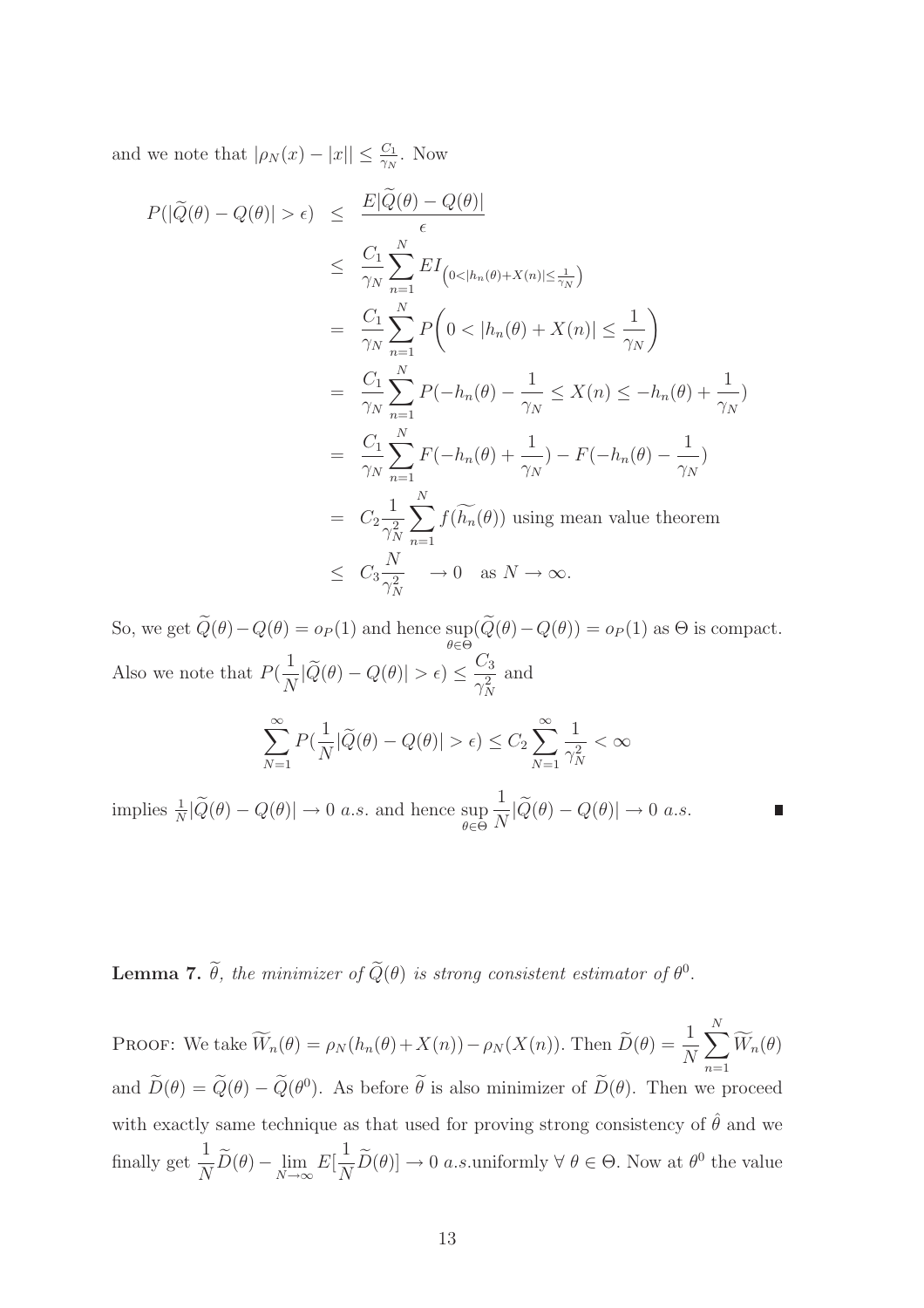of 
$$
\lim_{N \to \infty} E[\frac{1}{N}\widetilde{D}(\theta)]
$$
 is zero. And for  $\theta \neq \theta^0$ ,  
\n
$$
\lim_{N \to \infty} E[\frac{1}{N}\widetilde{D}(\theta)]
$$
\n
$$
= \lim_{N \to \infty} E[\frac{1}{N}\widetilde{D}(\theta) - \frac{1}{N}D(\theta)] + \lim_{N \to \infty} E[\frac{1}{N}D(\theta)]
$$
\n
$$
= \lim_{N \to \infty} E[\frac{1}{N}\widetilde{Q}(\theta) - \frac{1}{N}Q(\theta)] - \lim_{N \to \infty} E[\frac{1}{N}\widetilde{Q}(\theta^0) - \frac{1}{N}Q(\theta^0)] + \lim_{N \to \infty} E[\frac{1}{N}D(\theta)]
$$

The first two terms converge to zero, using Lemma 6 we get lim  $N\rightarrow\infty$  $E[$ 1  $\frac{1}{N}D(\theta) > 0$  for  $\theta \neq \theta^0$ . So,  $\theta$  is strong consistent estimator of  $\theta^0$ .

Let us denote  $Q'(\theta)$  as the  $4 \times 1$  first derivative vector and  $Q''(\theta)$  as the  $4 \times 4$ second derivative matrix of  $Q(\theta)$ . To get explicit expressions of  $Q'(\theta)$  and  $Q''(\theta)$ , let us write explicitly the functions  $\rho_N(x)$ ,  $\rho'_N(x)$  and  $\rho''_N(x)$ .

$$
\rho_N(x) = \left[ -\frac{1}{3} \gamma_N^2 x^3 + \gamma_N x^2 + \frac{1}{3\gamma_N} \right] I_{(0 < x \le \frac{1}{\gamma_N})} + x I_{(x > \frac{1}{\gamma_N})}
$$
  
+ 
$$
\left[ \frac{1}{3} \gamma_N^2 x^3 + \gamma_N x^2 + \frac{1}{3\gamma_N} \right] I_{(-\frac{1}{\gamma_N} \le x \le 0)} - x I_{(x < -\frac{1}{\gamma_N})}
$$
  

$$
\rho'_N(x) = \left[ -\gamma_N^2 x^2 + 2\gamma_N x \right] I_{(0 < x \le \frac{1}{\gamma_N})} + 1 I_{(x > \frac{1}{\gamma_N})}
$$
  
+ 
$$
\left[ \gamma_N^2 x^2 + 2\gamma_N x \right] I_{(-\frac{1}{\gamma_N} \le x \le 0)} - 1 I_{(x < -\frac{1}{\gamma_N})}
$$
  

$$
\rho''_N(x) = \left[ -2\gamma_N^2 x + 2\gamma_N \right] I_{(0 < x \le \frac{1}{\gamma_N})} + \left[ 2\gamma_N^2 x + 2\gamma_N \right] I_{(-\frac{1}{\gamma_N} \le x \le 0)}
$$

**Lemma 8.**  $D\tilde{Q}''(\theta^0)D$  converges to  $2f(0)\Sigma_1$  which is a positive definite matrix, in probability.

PROOF: First we note that  $Q''(\theta^0)$  depends on N.

STEP-1 Let us calculate the quantity  $E \rho''_N(X(n))$ . We want to show

$$
E[\frac{1}{N}\sum_{n=1}^{N}\rho''_N(X(n))] = 2f(0) + o(1)
$$

Also we recall that  $X(n)$ 's are i.i.d. and have symmetric density function f with  $f(0) < \infty$ . Now f is differentiable in  $(0, \frac{1}{\gamma}$  $\frac{1}{\gamma_N}$ ) and  $\left(-\frac{1}{\gamma_N}\right)$  $\frac{1}{\gamma_N}$ , 0) for sufficiently large N.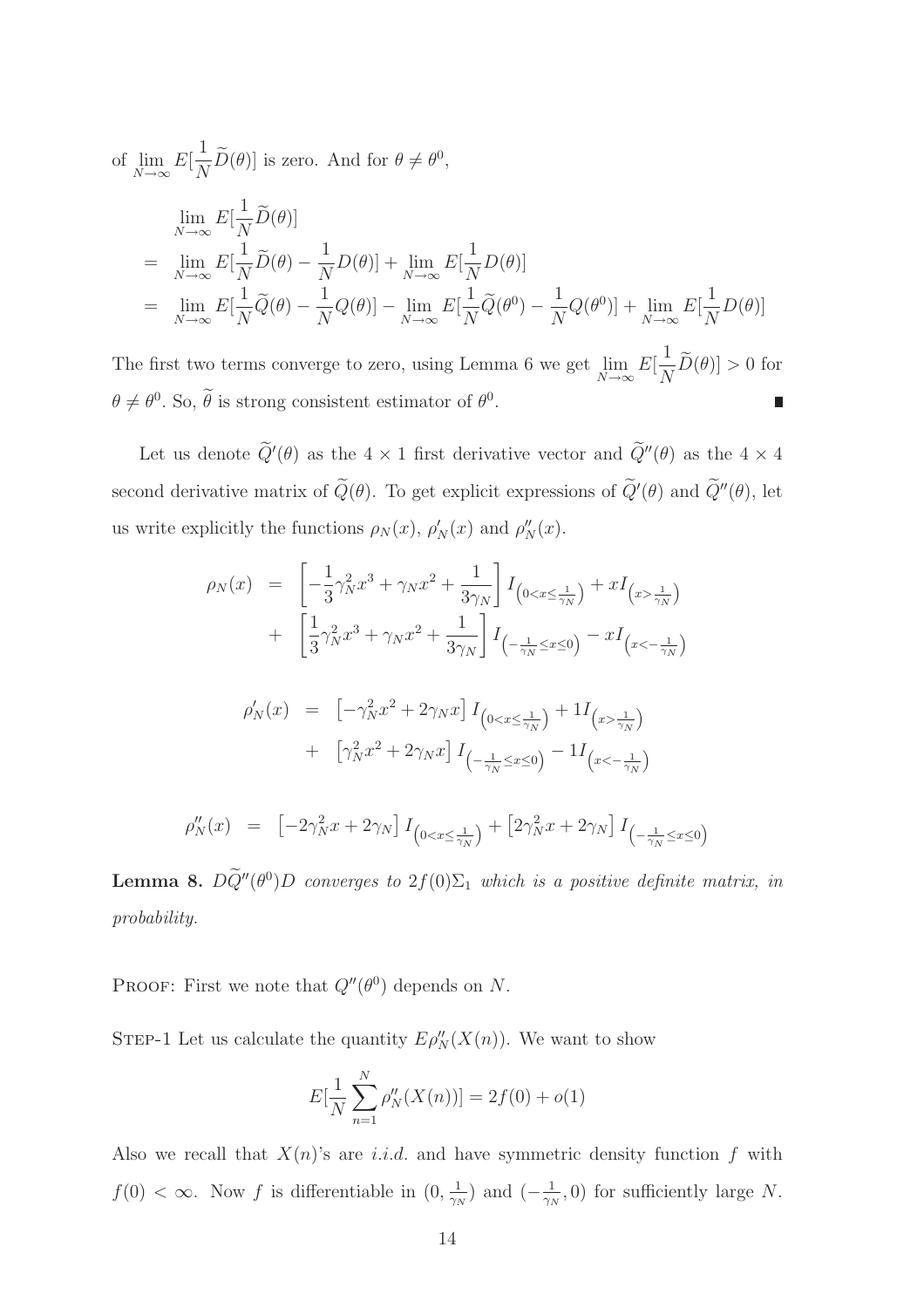Note that in that case  $f'$  is bounded in  $(0, \frac{1}{\infty})$  $\frac{1}{\gamma_N}$ ), say less than M'.

$$
E[\rho''_N(X(n))] = \int_0^{\frac{1}{\gamma_N}} \left[ -2\gamma_N^2 x + 2\gamma_N \right] f(x) dx + \int_{-\frac{1}{\gamma_N}}^0 \left[ 2\gamma_N^2 x + 2\gamma_N \right] f(x) dx
$$
  

$$
= 2 \int_0^{\frac{1}{\gamma_N}} \left[ -2\gamma_N^2 x + 2\gamma_N \right] f(x) dx
$$
  

$$
= 4 \int_0^{\frac{1}{\gamma_N}} \left[ -\gamma_N^2 x + \gamma_N \right] f(x) dx
$$

Integration by parts gives this is equal to,

$$
4\left[f(x)\int(-\gamma_N^2 x + \gamma_N)dx - \int f'(x)[-\gamma_N^2 \frac{x^2}{2} + \gamma_N x]dx\right]_0^{\frac{1}{\gamma_N}}
$$
  
=  $4[\frac{1}{2}f(\frac{1}{\gamma_N})] - R_N = 2f(0) + 2(f(\frac{1}{\gamma_N}) - f(0)) - R_N$ 

where,

$$
|R_N| = 4 \left| \int f'(x) [\gamma_N^2 \frac{x^2}{2} - \gamma_N x] dx \right|_0^{\frac{1}{\gamma_N}} \Big|
$$
  
\n
$$
\leq 4M' \left| \int [\gamma_N^2 \frac{x^2}{2} - \gamma_N x] dx \right|_0^{\frac{1}{\gamma_N}} \Big|
$$
  
\n
$$
= 4M' \left| \left[ \gamma_N^2 \frac{x^3}{6} - \gamma_N \frac{x^2}{2} \right]_0^{\frac{1}{\gamma_N}} \right|
$$
  
\n
$$
\leq 4M' \left| \left[ \frac{1}{6\gamma_N} + \frac{1}{2\gamma_N} \right] \right| \to 0
$$

and  $2(f(\frac{1}{\gamma})$  $(\frac{1}{\gamma_N}) - f(0) \to 0$  as  $N \to \infty$ .

STEP-2 Next we want to show

$$
V[\frac{1}{N}\sum_{n=1}^{N}\rho''_N(X(n))] = o(1),
$$

using Step-1, which is equivalent to

$$
E\left[\frac{1}{N}\sum_{n=1}^{N}\rho_{N}''(X(n))\right]^2 = 4f^2(0) + o(1).
$$

For variance calculation let us write the expression for  $[\rho''_N(x)]^2$ .

$$
[\rho_N''(x)]^2 = [4\gamma_N^4 x^2 - 8\gamma_N^3 x + 4\gamma_N^2] I_{(0 < x \le \frac{1}{\gamma_N})}
$$
  
+ 
$$
[4\gamma_N^4 x^2 + 8\gamma_N^3 x + 4\gamma_N^2] I_{(-\frac{1}{\gamma_N} \le x \le 0)}
$$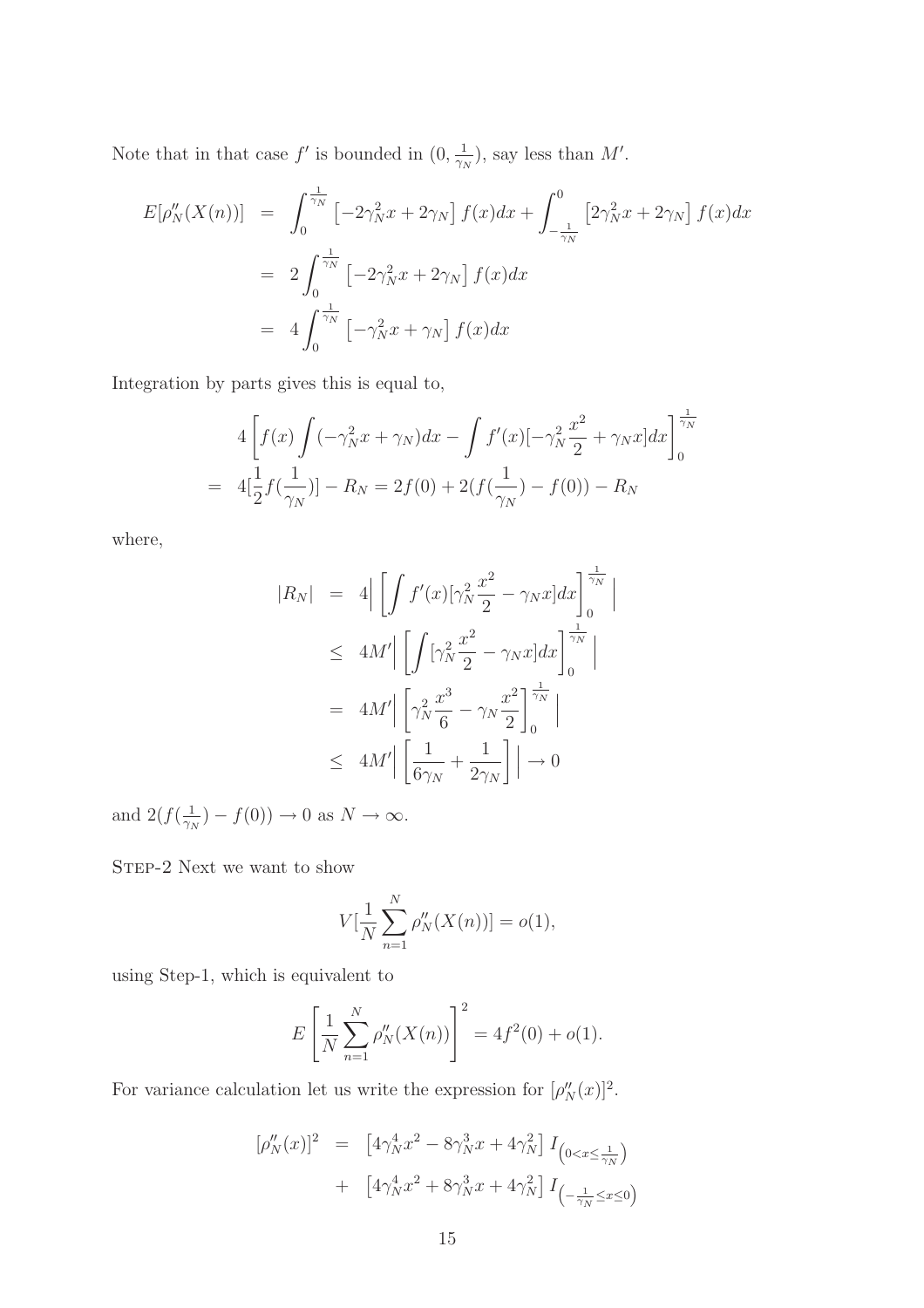which is an even function. Then,

$$
E\left[\rho_{N}''(X(n))\right]^{2}
$$
\n
$$
= \int_{0}^{\frac{1}{\gamma_{N}}} \left[4\gamma_{N}^{4}x^{2} - 8\gamma_{N}^{3}x + 4\gamma_{N}^{2}\right] f(x)dx + \int_{-\frac{1}{\gamma_{N}}}^{0} \left[4\gamma_{N}^{4}x^{2} + 8\gamma_{N}^{3}x + 4\gamma_{N}^{2}\right] f(x)dx
$$
\n
$$
= 2 \int_{0}^{\frac{1}{\gamma_{N}}} \left[4\gamma_{N}^{4}x^{2} - 8\gamma_{N}^{3}x + 4\gamma_{N}^{2}\right] f(x)dx
$$
\n
$$
\leq 8 \int_{0}^{\frac{1}{\gamma_{N}}} |\gamma_{N}^{4}x^{2} + \gamma_{N}^{2}|dx
$$
\n
$$
\leq C_{0}\gamma_{N}.
$$

Therefore, using the above and independence of  $X(n)$  we get

$$
E[\frac{1}{N}\sum_{n=1}^{N}\rho''_N(X(n))]^2 = 4f^2(0) + o(1)
$$

STEP-3: Let us consider the  $(1,1)$ -th element of  $\lim$  $\lim_{N\to\infty} D\widetilde{Q}''(\theta^0)D$ , which is

$$
\lim_{N \to \infty} \frac{1}{N} \sum_{n=1}^{N} \rho_N''(X(n)) \cos^2(\alpha^0 n + \beta^0 n^2),
$$

Using Step-1 and Step-2, and by applying Chebychev's inequality we get

$$
D\widetilde{Q}''(\theta^0)D \stackrel{P}{=} f(0) \begin{bmatrix} 1 & 0 & \frac{B^0}{2} & \frac{B^0}{3} \\ 0 & 1 & -\frac{A^0}{2} & -\frac{A^0}{3} \\ \frac{B^0}{2} & -\frac{A^0}{2} & \frac{A^{0^2} + B^{0^2}}{4} & \frac{A^{0^2} + B^{0^2}}{4} \\ \frac{B^0}{3} & -\frac{A^0}{3} & \frac{A^{0^2} + B^{0^2}}{4} & \frac{A^{0^2} + B^{0^2}}{5} \end{bmatrix} + op(1) = 2f(0)\Sigma_1 + op(1)
$$

Then  $D\tilde{Q}''(\theta^0)D$  converges to  $2f(0)\Sigma_1$ , which is a positive definite matrix, in probability.  $\overline{\phantom{a}}$ 

**Lemma 9.** If  $\check{\theta}$  is a function of  $X(1), \dots, X(N)$ , such that  $\check{\theta} \to \theta^0$  a.s. as  $N \to \infty$ then,  $D[\widetilde{Q}''(\breve{\theta}) - \widetilde{Q}''(\theta^0)]D \to 0$  a.s.

PROOF: To calculate  $D[\widetilde{Q}''(\check{\theta}) - \widetilde{Q}''(\theta^0)]$  let us consider

$$
\frac{1}{N} \sum_{n=1}^{N} [\rho''_N(h_n(\check{\theta}) + X(n)) - \rho''_N(X(n))].
$$

Now note that as  $N \to \infty$ ,  $\ddot{\theta} \to \theta^0$  a.s. This implies  $h_n(\ddot{\theta}) \to 0$  a.s.  $\forall n$  as  $h_n(\theta)$  is a continuous function of  $\theta$  which implies for fixed n, lim  $\lim_{k\to\infty} P(\bigcap_{n=k}^{\infty} |h_n(\check{\theta})| < \epsilon_1) = 1 \,\forall \epsilon_1.$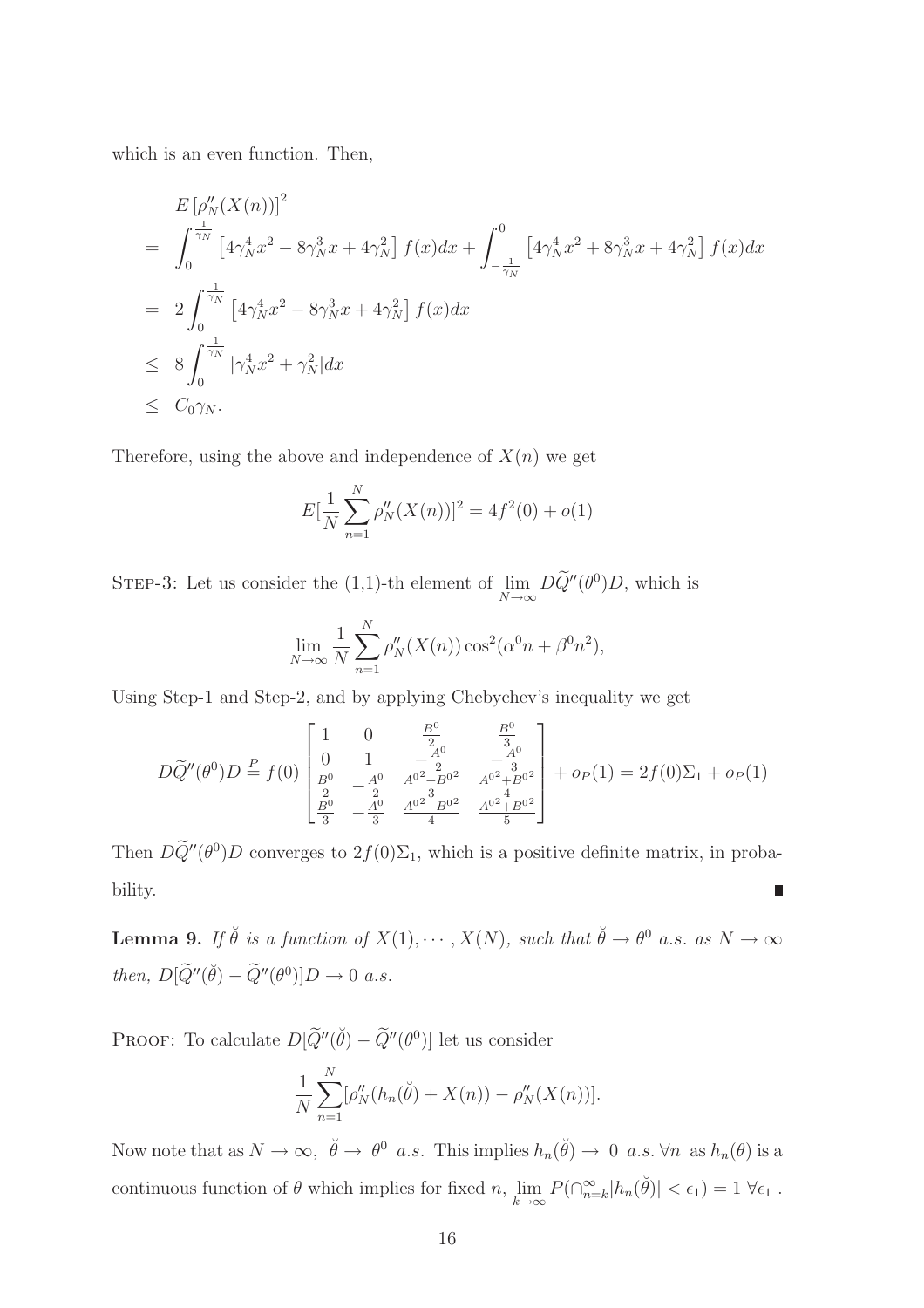Now  $h_n(\check{\theta}) + X(n) \to X(n)$  a.s.  $\forall n$  and  $\rho''_N(.)$  is a continuous function, then given  $\epsilon_2 > 0 \ \exists \ \epsilon_1 > 0$  such that for fixed  $n,$ 

$$
|h_n(\breve{\theta})| < \epsilon_1 \Rightarrow |\rho_N''(h_n(\breve{\theta}) + X(n)) - \rho_N''(X(n))| < \epsilon_2.
$$

which implies,  $|\rho''_N(h_n(\check{\theta}) + X(n)) - \rho''_N(X(n))| \to 0$  *a.s.* And using this fact we get,  $D[\widetilde{Q}''(\breve{\theta}) - \widetilde{Q}''(\theta^0)]D \to 0 \text{ a.s.}$ 

PROOF OF LEMMA 4

STEP-1 By definition of  $\hat{\theta}$ ,  $Q(\tilde{\theta}) - Q(\hat{\theta}) > 0$ . Adding to both sides,  $\tilde{Q}(\hat{\theta}) - \tilde{Q}(\tilde{\theta})$ , which is again  $> 0$  by definition of  $\tilde{\theta}$ , we get,

$$
\widetilde{Q}(\widehat{\theta}) - Q(\widehat{\theta}) + Q(\widetilde{\theta}) - \widetilde{Q}(\widetilde{\theta}) > \widetilde{Q}(\widehat{\theta}) - \widetilde{Q}(\widetilde{\theta}) \tag{16}
$$

By Lemma 6 the left hand side of (16) is  $o_P(1)$ . So is the right hand side. *i.e.*  $\widetilde{Q}(\widehat{\theta}) - \widetilde{Q}(\widetilde{\theta}) = o_P(1)$ 

STEP-2 Now by Taylor series expansion of  $\widetilde{Q}$  around  $\widetilde{\theta}$ 

$$
\widetilde{Q}(\widehat{\theta}) - \widetilde{Q}(\widetilde{\theta}) = (\widehat{\theta} - \widetilde{\theta})\widetilde{Q}'(\widetilde{\theta}) + \frac{1}{2}(\widehat{\theta} - \widetilde{\theta})\widetilde{Q}''(\theta^*)(\widehat{\theta} - \widetilde{\theta})^T.
$$

By definition of  $\theta$ ,  $Q'(\theta) = 0$ , So,

$$
\widetilde{Q}(\widehat{\theta}) - \widetilde{Q}(\widetilde{\theta}) = \frac{1}{2} (\widehat{\theta} - \widetilde{\theta}) D^{-1} [D \widetilde{Q}''(\theta^*) D] D^{-1} (\widehat{\theta} - \widetilde{\theta})^T
$$
\n(17)

where,  $\theta^*$  is a point on line joining  $\tilde{\theta}$  and  $\hat{\theta}$ . We note that  $\hat{\theta} \to \theta^0$  a.s. and  $\tilde{\theta} \to \theta^0$  a.s. Then  $\theta^* \to \theta^0$  a.s. So, using Lemma 9  $\lim_{N \to \infty}$  $\lim_{N\to\infty}DQ''(\theta^*)D$  converges in probability to a positive definite matrix and that implies its minimum eigen value, say  $\lambda$  is strictly positive. By using step-1, the left hand side of  $(17)$  is  $o_P(1)$ . Then

$$
\frac{1}{2}(\widehat{\theta} - \widetilde{\theta})D^{-1}D^{-1}(\widehat{\theta} - \widetilde{\theta})^T < \frac{o_P(1)}{\lambda}
$$

which implies  $(\widehat{\theta} - \widetilde{\theta})D^{-1} \stackrel{P}{\longrightarrow} 0.$ 

Lemma 10.  $[\widetilde{Q}'(\theta^0)D] \stackrel{d}{\longrightarrow} N(0,\Sigma_1)$ .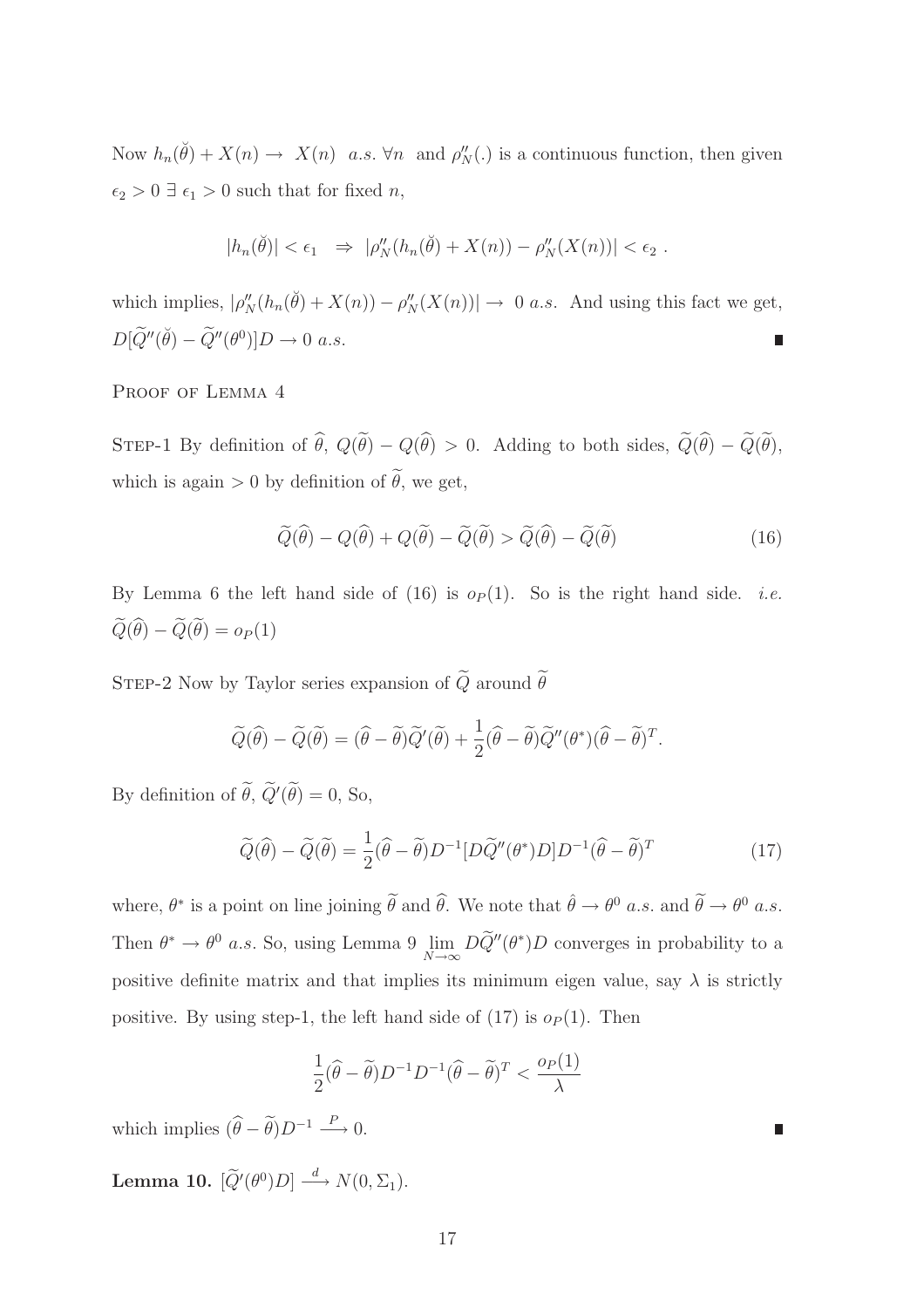PROOF OF LEMMA 10

$$
\tilde{Q}'(\theta^0)D = \begin{bmatrix}\n-\frac{1}{\sqrt{N}} \sum_{n=1}^N \cos(\alpha^0 n + \beta^0 n^2) \rho'_N(X(n)) \\
-\frac{1}{\sqrt{N}} \sum_{n=1}^N \sin(\alpha^0 n + \beta^0 n^2) \rho'_N(X(n)) \\
\frac{1}{N\sqrt{N}} \sum_{n=1}^N n[A^0 \sin(\alpha^0 n + \beta^0 n^2) - B^0 \cos(\alpha^0 n + \beta^0 n^2)] \rho'_N(X(n)) \\
\frac{1}{N^2\sqrt{N}} \sum_{n=1}^N n^2[A^0 \sin(\alpha^0 n + \beta^0 n^2) - B^0 \cos(\alpha^0 n + \beta^0 n^2)] \rho'_N(X(n))\n\end{bmatrix}
$$

For investigation about  $[Q'(\theta^0)D]$  let us concentrate on  $\rho'_N(X(n))$ . We note that  $E \rho'_N(X(n)) = 0$  as  $\rho'_N(x)$  is an odd function and  $X(n)$  has symmetric density f around zero. This gives  $E[Q'(\theta^0)D] = 0$ . Now to calculate  $V \rho'_N(X(n))$  let us consider the function  $[\rho'_N(x)]^2$ .

$$
\begin{split} [\rho_N'(x)]^2 &= \left[ \gamma_N^4 x^4 - 4 \gamma_N^3 x^3 + 4 \gamma_N^2 x^2 \right] I_{\left(0 < x \le \frac{1}{\gamma_N}\right)} + 1 I_{\left(x > \frac{1}{\gamma_N}\right)} \\ &+ \left[ \gamma_N^4 x^4 + 4 \gamma_N^3 x^3 + 4 \gamma_N^2 x^2 \right] I_{\left(-\frac{1}{\gamma_N} \le x \le 0\right)} + 1 I_{\left(x < -\frac{1}{\gamma_N}\right)} \\ &= 1 + \left[ \left[ \gamma_N^4 x^4 - 4 \gamma_N^3 x^3 + 4 \gamma_N^2 x^2 - 1 \right] I_{\left(0 < x \le \frac{1}{\gamma_N}\right)} \right. \\ &\left. + \left[ \gamma_N^4 x^4 + 4 \gamma_N^3 x^3 + 4 \gamma_N^2 x^2 - 1 \right] I_{\left(-\frac{1}{\gamma_N} \le x \le 0\right)} \right], \end{split}
$$

then

$$
V[\rho'_N(X(n))] = E[\rho'_N(X(n))]^2 = 1 + R_N^0,
$$

where for some constant  $C^*$ ,  $|R_N^0| \leq \frac{C^*}{\gamma_N} \to 0$  as  $N \to \infty$ .

Using above calculated variance, the elements of  $[Q'(\theta^0)D]$  satisfies the conditions of the Central Limit Theorem by Fuller(1996).

To find the asymptotic variance of  $\begin{bmatrix} 1 \\ -7 \end{bmatrix}$  $\sqrt{N}$  $\sum_{i=1}^{N}$  $n=1$  $\cos(\alpha^0 n + \beta^0 n^2) \rho'_N(X(n))$  we need to calculate for  $h = 0, \pm 1, \pm 2, \cdots$ 

$$
\lim_{N \to \infty} \frac{1}{N} \sum_{n=1}^{N-|h|} \cos(\alpha^0 n + \beta^0 n^2) \cos(\alpha^0 (n+h) + \beta^0 (n+h)^2).
$$

Using Lemma 1, and after some calculations it can be shown that for  $h = 0$ 

$$
\lim_{N \to \infty} \frac{1}{N} \sum_{n=1}^{N-|h|} \cos(\alpha^0 n + \beta^0 n^2) \cos(\alpha^0 (n+h) + \beta^0 (n+h)^2) = \frac{1}{2}
$$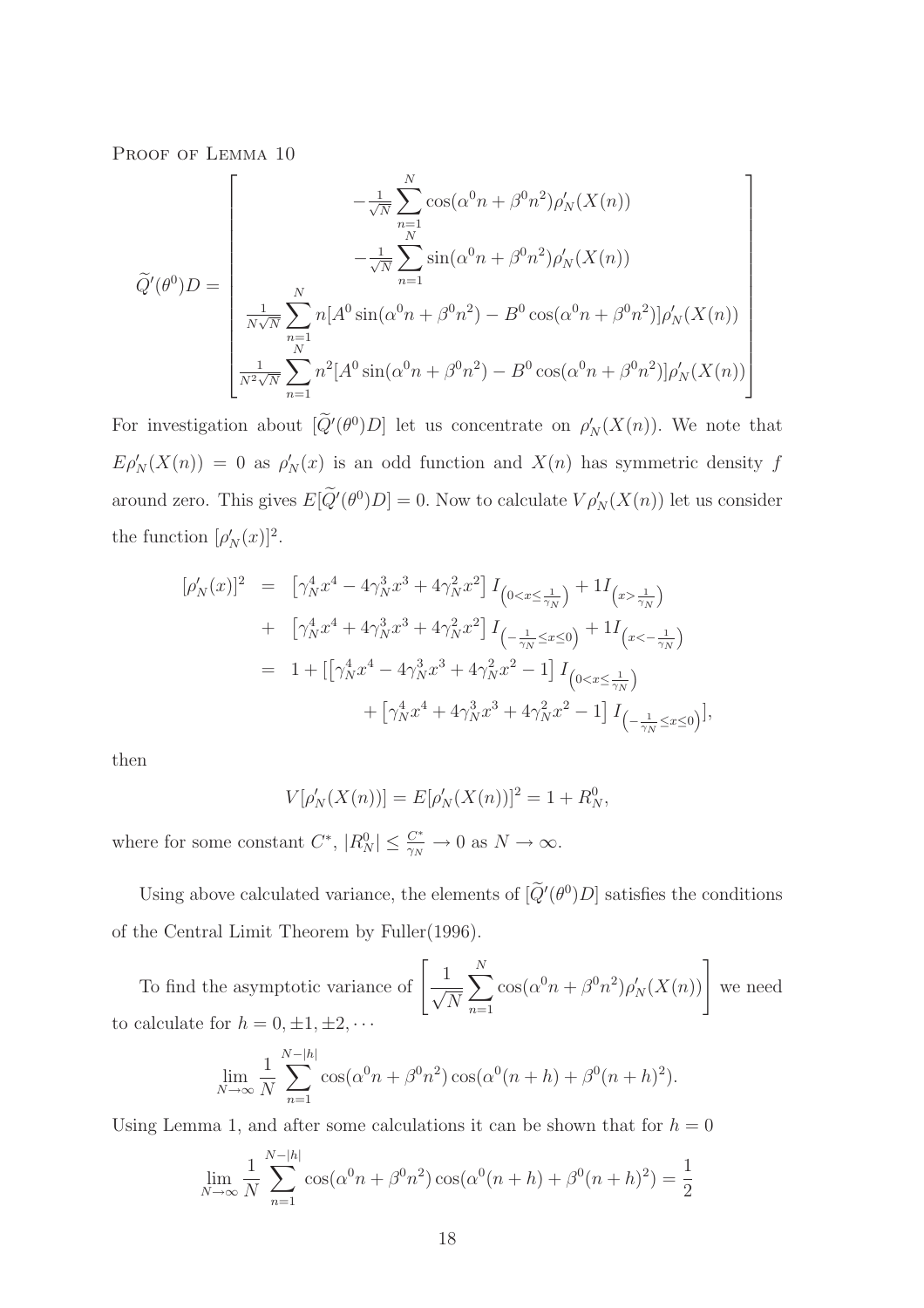and it is 0 otherwise. Therefore, using the Central Limit Theorem of linear processes, see Fuller (1996, page 321), the variance turns out to be  $\frac{1}{2}$ 2 . To find the variance of  $\left[\frac{1}{\sqrt{2}}\right]$  $\sqrt{N}$  $\sum_{i=1}^{N}$  $n=1$  $\left[\sin(\alpha^0 n + \beta^0 n^2)\rho'_N(X(n))\right]$  we need to calculate the above limits where both the cos terms are replaced by sin terms, and we will get similar result using Lemma 1. Now for all h, and for  $t = 0, 1, \dots$ , we also get

$$
\lim_{N \to \infty} \frac{1}{N^{t+1}} \sum_{n=1}^{N-|h|} n^t \cos(\alpha^0 n + \beta^0 n^2) \sin(\alpha^0 (n+h) + \beta^0 (n+h)^2) = 0
$$

and the variance-covariances of the other terms can be obtained along the same line, using these limits. Finally we get  $[\widetilde{Q}'(\theta^0)D] \stackrel{d}{\longrightarrow} N(0,\Sigma_1)$ . ī

PROOF OF LEMMA 5: Using multivariate Taylor series expansion we have

$$
\widetilde{Q}'(\widetilde{\theta}) - \widetilde{Q}'(\theta^0) = (\widetilde{\theta} - \theta^0)\widetilde{Q}''(\overline{\theta})
$$
\n(18)

where  $\bar{\theta}$  is a point on line joining  $\tilde{\theta}$  and  $\theta^0$ . Since,  $\tilde{Q}'(\tilde{\theta}) = 0$ , (18) can be written as

$$
-\widetilde{Q}'(\theta^0)D = (\widetilde{\theta} - \theta^0)D^{-1}[D\widetilde{Q}''(\overline{\theta})D]
$$
\n(19)

Note that

$$
\left[D\widetilde{Q}''(\overline{\theta})D\right] = D\left[\widetilde{Q}''(\overline{\theta}) - \widetilde{Q}''(\theta^0)\right]D + \left[D\widetilde{Q}''(\theta^0)D\right]
$$

Using Lemma 9 and Lemma 8 we get  $\left[ D\widetilde{Q}''(\bar{\theta})D \right]$  $\rightarrow$  $\int$ lim  $\lim_{N \to \infty} D \widetilde{Q}''(\theta^0) D$  = 2f(0) $\Sigma_1$ in probability as  $N \to \infty$  *i.e.*,  $\bar{\theta} \to \theta^0$  *a.s.* (19) gives,

$$
(\tilde{\theta} - \theta^0)D^{-1} = [-\tilde{Q}'(\theta^0)D][D\tilde{Q}''(\bar{\theta})D]^{-1}
$$
\n(20)

Using Lemma 10 we obtain  $\left[-\widetilde{Q}'(\theta^0)D\right] \stackrel{d}{\longrightarrow} N(0,\Sigma_1)$ . So, from (20), combining above two observations we will get the asymptotic distribution of  $(\theta - \theta^0)D^{-1}$ . Dividing by  $\sqrt{N}$  the expression becomes

$$
(\tilde{\theta} - \theta^0)(\sqrt{N}D)^{-1} = \left[ -\frac{1}{\sqrt{N}} \tilde{Q}'(\theta^0) D \right] [D\tilde{Q}''(\bar{\theta})D]^{-1}.
$$
\n(21)

Then

$$
(\tilde{\theta} - \theta^0)(\sqrt{N}D)^{-1} \to 0 \text{ in probability},\tag{22}
$$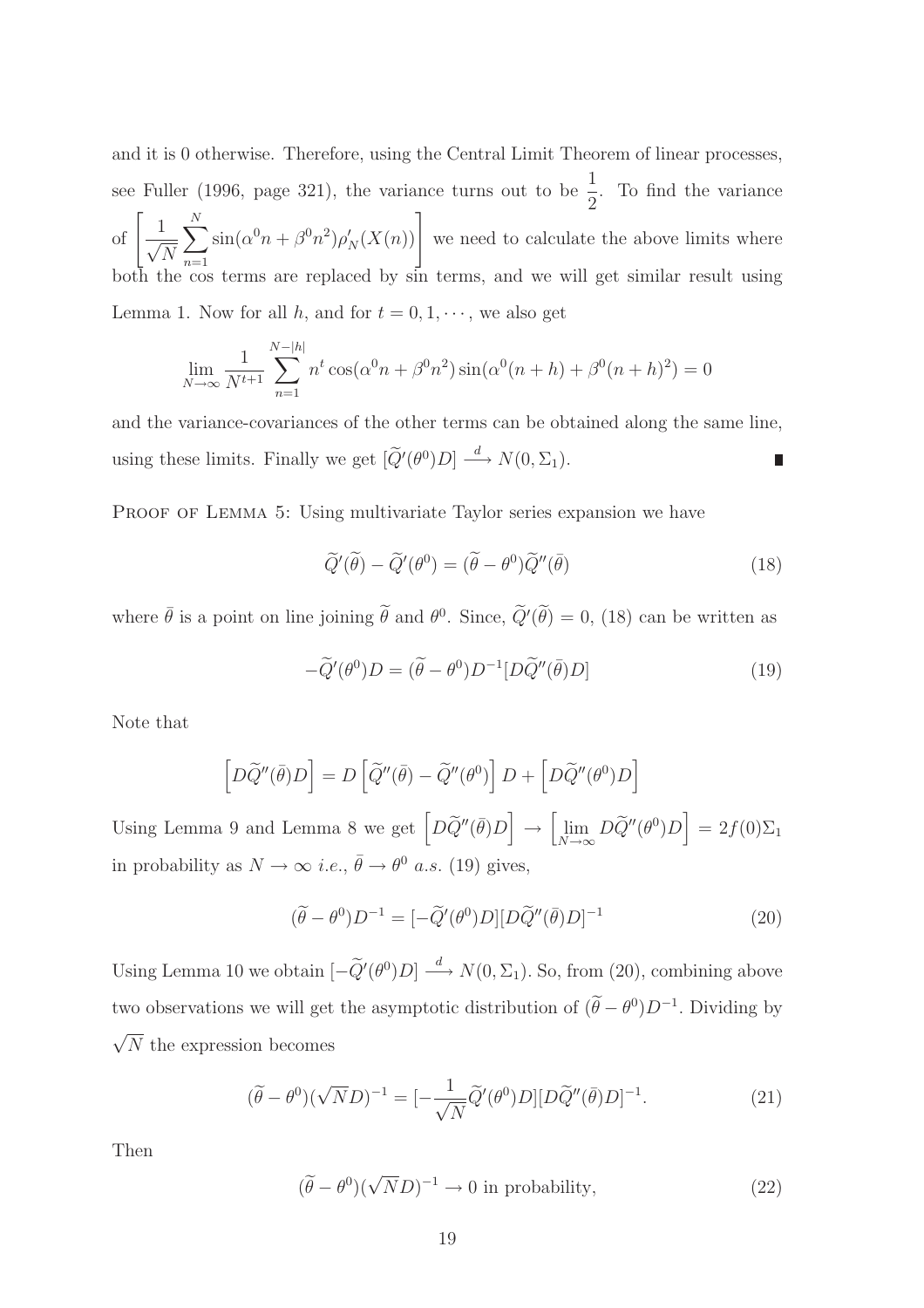**Theorem 3.** If the Assumptions 1-2 are satisfied, then  $(\widehat{\theta} - \theta^0)(D\sqrt{N})^{-1} \to 0$  in probability.

PROOF:

Note that  $\Sigma_1^{-1} = 4\Sigma$ . As  $\lim_{N \to \infty} D\widetilde{Q}''(\theta^0)D = 2f(0)\Sigma_1$  and  $[-\widetilde{Q}'(\theta^0)D] \stackrel{d}{\longrightarrow} N(0,\Sigma_1)$ then by (20),  $(\tilde{\theta} - \theta^0)D^{-1} \stackrel{d}{\longrightarrow} N_4(0, \frac{1}{4f(0)^2} \Sigma_1^{-1}) = N_4(0, \frac{1}{f(0)^2} \Sigma)$ . We note that combining Lemma 5 and Lemma 4 we get  $(\widehat{\theta} - \theta^0)D^{-1} \stackrel{d}{\longrightarrow} N_4(0, \frac{1}{f(0)})$  $\frac{1}{f(0)^2}\Sigma$ ). Using Lemma 4 we get  $(\tilde{\theta} - \hat{\theta})(\sqrt{N}D)^{-1} \rightarrow 0$  in probability. This along with (22) gives  $(\hat{\theta} - \hat{\theta})(\sqrt{N}D)^{-1}$  $\theta^0$ )( $\sqrt{N}D$ )<sup>-1</sup> → 0 in probability. 

### 4 NUMERICAL RESULTS AND DATA ANALYSIS

#### 4.1 NUMERICAL RESULTS:

In this section we perform some simulation experiments to see how the LAD estimators behave for different sample sizes. We consider the following model parameters:  $A_1 = 2.0, B_1 = 2.0, \alpha_1 = 1.75, \beta_1 = 1.05$ .  $X(n)$ 's are assumed to be *i.i.d.* Gaussian random variables with mean 0 and variance  $\sigma^2$ . We have taken different sample sizes namely  $n = 25, 50, 75, 100$  and  $\sigma^2 = 2$  for our simulation experiments. We compute the average estimates (MEAN), mean squared errors (MSE), variance (VAR) over 1000 replications, and we also provide the asymptotic variances (ASYV) for comparison purposes. We further calculate the asymptotic confidence length (ACON) and coverage probability (CP). To calculate LAD estimators we use the methodology given in Section 3.2. Numerically the minimum value has been obtained by using the Downhill Simplex Algorithm, see for example Press et al. (1996).

Some of the points are quite clear from the simulation experiments. It is observed that as sample size increases the MSEs, variances and the biases decrease. It verifies the consistency properties of the LAD estimators. The asymptotic variances of the LAD estimators and the MSE's of the different estimators obtained over 1000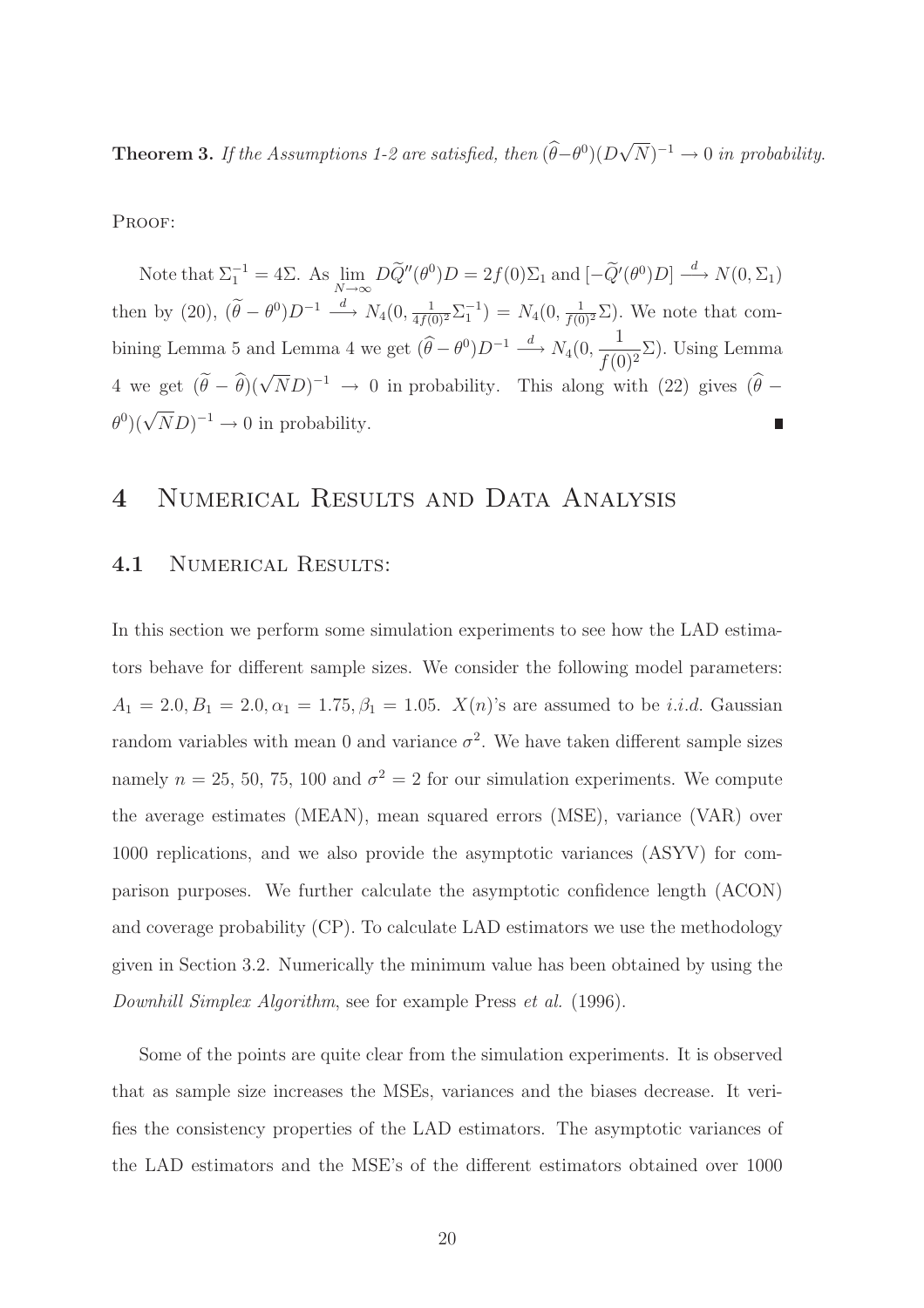| <b>PARA</b> | 2.00       | 2.00       | 1.75       | 1.05                   |
|-------------|------------|------------|------------|------------------------|
| <b>MEAN</b> | 1.883581   | 1.707926   | 1.742816   | 1.042801               |
| <b>MSE</b>  | (1.104332) | (1.436890) | (0.037685) | (0.024062)             |
| <b>VAR</b>  | (1.090778) | (1.351586) | (0.037633) | (0.024011)             |
| <b>ASYV</b> | (0.628319) | (0.628319) | (0.004825) | $(0.724\times10^{-5})$ |
| <b>ACON</b> | (2.978543) | (3.047005) | (0.270745) | (0.010486)             |
| CP          | (0.857000) | (0.870000) | (0.914000) | (0.894000)             |

Table 1: The results for LADs are reported, when  $n = 25$ ,  $\sigma^2 = 2$ 

Table 2: The results for LADs are reported, when  $n = 50$ ,  $\sigma^2 = 2$ 

| <b>PARA</b> | 2.00       | 2.00       | 1.75       | 1.05                    |
|-------------|------------|------------|------------|-------------------------|
| <b>MEAN</b> | 1.964855   | 1.991527   | 1.749681   | 1.050014                |
| <b>MSE</b>  | (0.336184) | (0.290056) | (0.000179) | $(0.5568\times10^{-7})$ |
| <b>VAR</b>  | (0.334950) | (0.289984) | (0.000179) | $(0.5545\times10^{-7})$ |
| <b>ASYV</b> | (0.314159) | (0.314159) | (0.000603) | $(0.2262\times10^{-6})$ |
| <b>ACON</b> | (2.173244) | (2.149382) | (0.095844) | (0.001856)              |
| CP          | (0.911000) | (0.929000) | (0.996000) | (0.995000)              |

replications are quite close to each other particularly for large sample sizes. So the performances of the LAD estimators are quite satisfactory.

### 5 CONCLUSION

In this paper we consider the least absolute deviation estimators for parameters of one dimensional chirp signal. It is observed that the LAD estimators are strongly consistent. Also we found the joint asymptotic normal distribution of the estimators. It is observed that LAD estimators are more efficient than LSE's in presence of additive heavy tailed errors.

### Acknowledgement

Part of this work of the first author has been financially supported by the Center for Scientific and Industrial Research (CSIR), and part of this work of the second and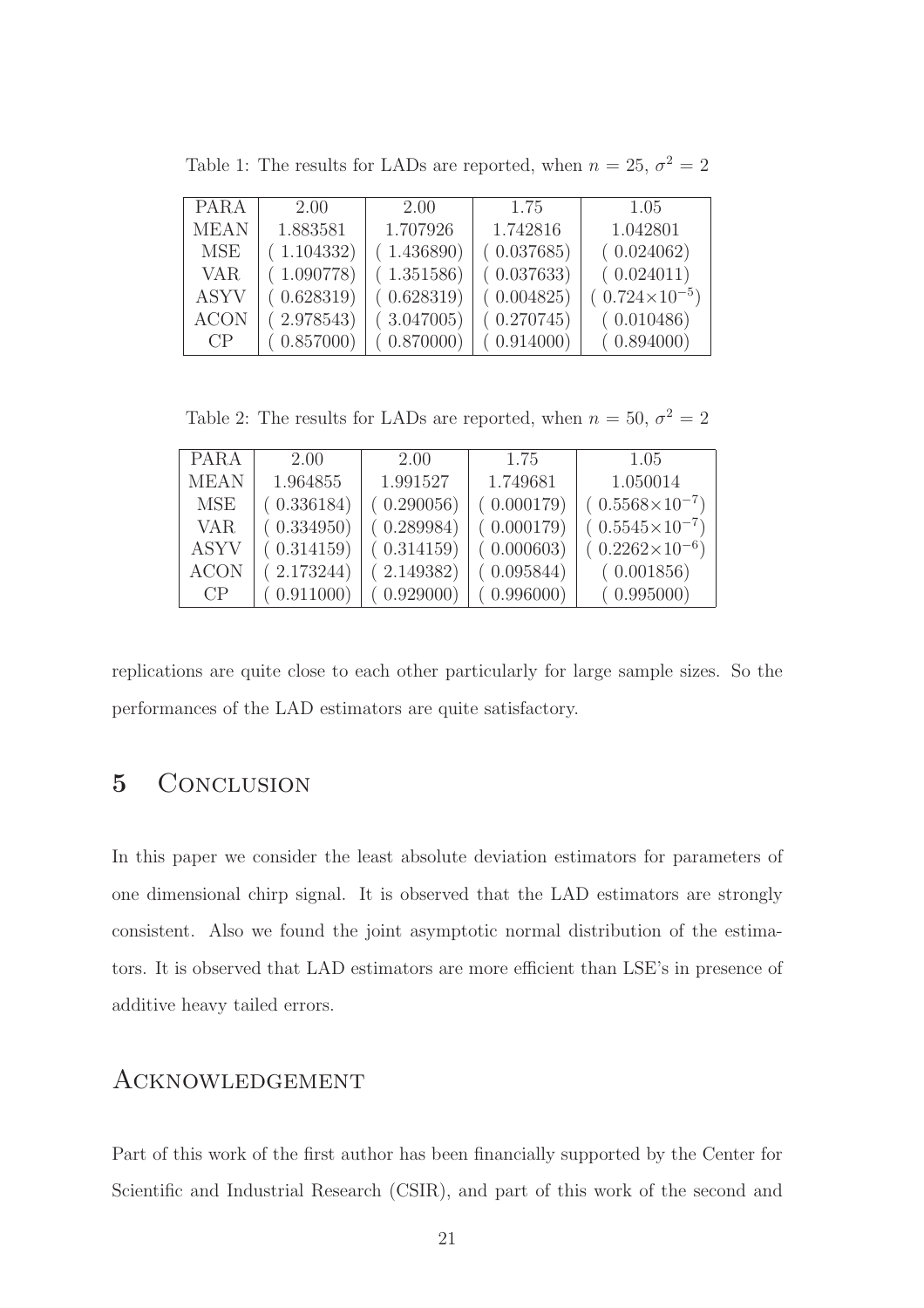| <b>PARA</b> | 2.00       | 2.00       | 1.75                    | 1.05                    |
|-------------|------------|------------|-------------------------|-------------------------|
| <b>MEAN</b> | 2.034512   | 1.999528   | 1.749682                | 1.050002                |
| MSE         | (0.113840) | (0.120251) | $(0.2817\times10^{-4})$ | $(0.8081\times10^{-8})$ |
| <b>VAR</b>  | (0.112649) | (0.120251) | $(0.2807\times10^{-4})$ | $(0.8074\times10^{-8})$ |
| <b>ASYV</b> | (0.209440) | (0.209440) | $(0.1787\times10^{-3})$ | $(0.2979\times10^{-7})$ |
| <b>ACON</b> | (1.776017) | (1.795303) | (0.052159)              | (0.000673)              |
| CP          | (0.981000) | (0.985000) | (0.995000)              | (0.996000)              |

Table 3: The results for LADs are reported, when  $n = 75$ ,  $\sigma^2 = 2$ 

Table 4: The results for LADs are reported, when  $n = 100, \sigma^2 = 2$ 

| <b>PARA</b> | 2.00       | 2.00       | 1.75                    | 1.05                    |
|-------------|------------|------------|-------------------------|-------------------------|
| <b>MEAN</b> | 2.011717   | 2.015523   | 1.750156                | 1.049995                |
| <b>MSE</b>  | (0.078239) | (0.064690) | $(0.6823\times10^{-5})$ | $(0.1612\times10^{-8})$ |
| <b>VAR</b>  | (0.078102) | (0.064449) | $(0.6799\times10^{-5})$ | $(0.1616\times10^{-8})$ |
| <b>ASYV</b> | (0.157080) | (0.157080) | $(0.7540\times10^{-4})$ | $(0.7069\times10^{-8})$ |
| <b>ACON</b> | (1.551703) | (1.547225) | (0.033978)              | (0.000329)              |
| CP          | (0.989000) | (0.995000) | (0.100000)              | (0.992000)              |

third authors have been supported by a grant from the Department of Science and Technology, Government of India. The authors would like to thank the referees for their constructive comments, which had helped to improve the earlier version of the manuscript.

## References

- [1] Abatzoglou, T. (1986), "Fast maximum likelihood joint estimation of frequency and frequency rate", IEEE Transactions on Aerospace and Electronic Systems, vol. 22, 708 - 714.
- [2] Djuric, P.M. and Kay, S.M. (1990), "Parameter estimation of chirp signals", IEEE Transactions on Acoustics, Speech and Signal Processing, vol. 38, 2118 - 2126.
- [3] Fuller, W. A. (1996), Introduction to statistical Time Series, second Edition, John Wiley and Sons, New York.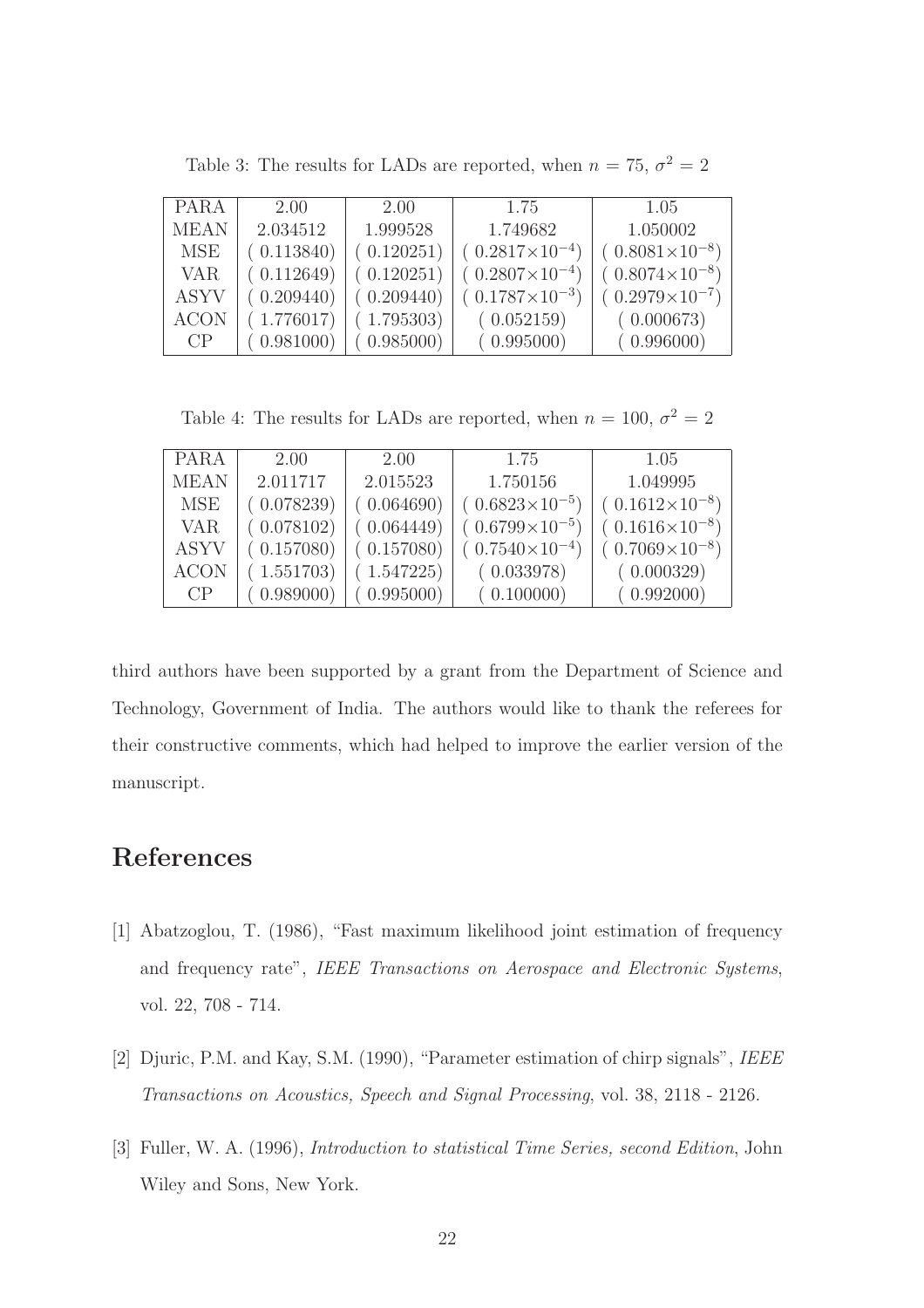- [4] Gini, F., Montanari, M. and Verrazzani, L. (2000), "Estimation of chirp signals in compound Gaussian clutter: A cyclostationary approach", IEEE Transactions on Acoustics, Speech and Signal Processing, vol. 48, 1029 - 1039.
- [5] Jennrich, R.I. (1969), "Asymptotic properties of non-linear least square estimators", The Annals of Mathematical Statistics, vol-40, 633-643
- [6] Kim, T.S., Kim, H.K. and Choi, H.C. (2000), "Asymptotic properties of LAD estimators of a nonlinear time series regression model", Journal of Korean Statistical Society, vol. 29, 2, 187-199.
- [7] Kumaresan, R. and Verma, S. (1987), "On estimation the parameters of chirp signals using rank reduction techniques",Proceedings of 21 st Asilomar Conference, 555 - 558, Pacific Grove, California.
- [8] Kundu, D. and Nandi, S. (2008), "Parameter estimation of chirp signals in presence of stationary noise", Statistica Sinica, vol. 18, 187 - 202.
- [9] Nandi, S. and Kundu, D. (2004), "Asymptotic properties of the least squares estimators of the parameters of the chirp signals", Annals of the Institute of Statistical Mathematics, vol. 56, 529 - 544.
- [10] Oberhofer, W. (1982), "The consistency of nonlinear regression minimizing the  $L_1$  norm", Annals of Statistics, vol. 10, 316-319.
- [11] Saha, S. and Kay, S. (2002), "Maximum likelihood parameter estimation of superimposed chirps using Monte Carlo importance sampling", IEEE Transactions on Signal Processing, vol. 50, 224 - 230.
- [12] Press, W.H., Teukolsky, S.A., Vetterling, W.T., Flannery, B.P. (1996) Numerical Recipes in Fortran 90, Second Edition, Cambridge University Press. Page 402.
- [13] Vinogradov, I.M. (1954), "The method of trigonometrical sums in the theory of numbers" , Interscience, Translated from Russian. Revised and annotated by K.